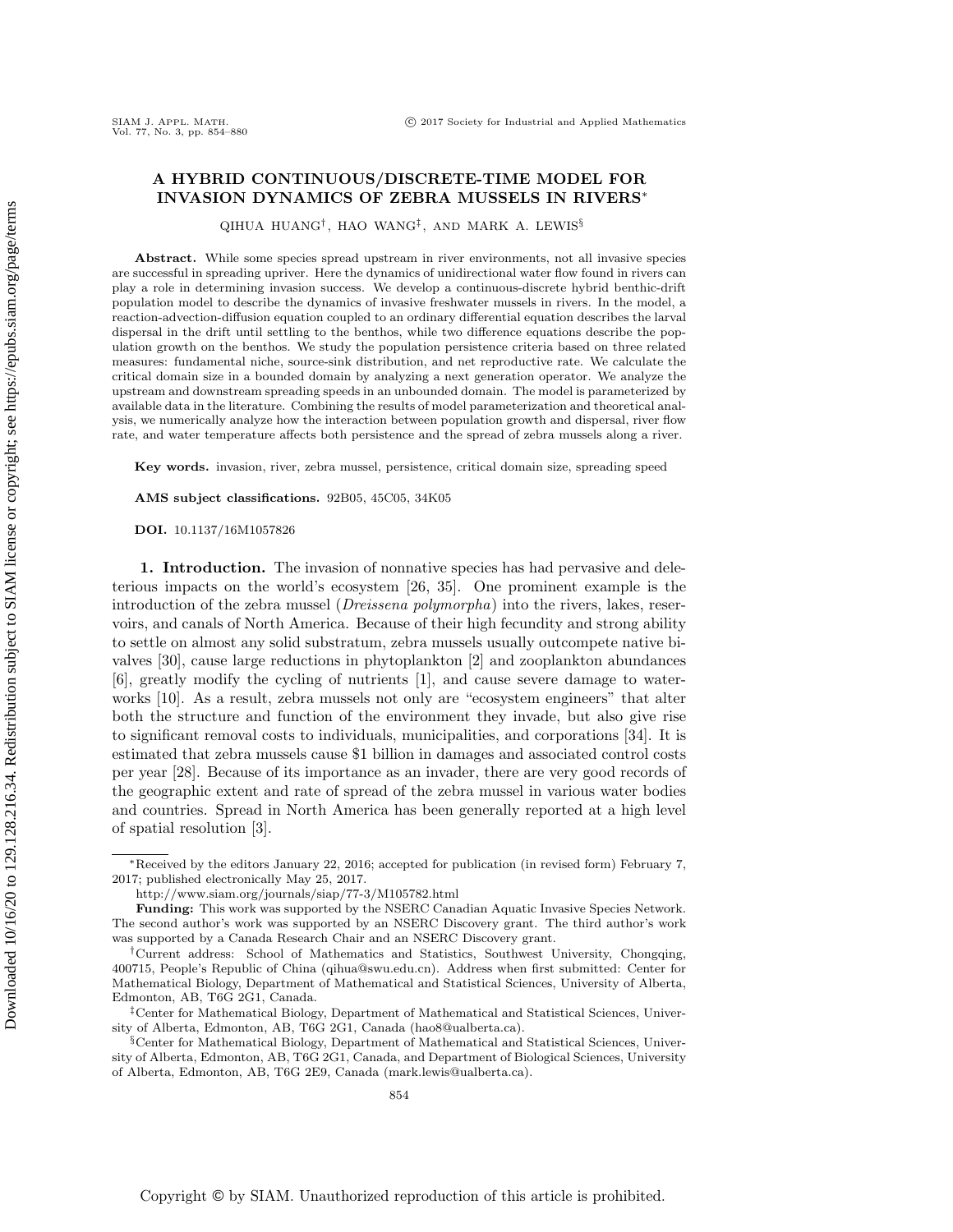Successful invasion depends upon the size of an invading population at its source as well as the ability of individuals to survive and successfully reproduce at their new destinations. The potential of an aquatic nuisance species to survive and reproduce, once it has been introduced, depends on the levels of physical, chemical, and biological factors (e.g., water temperature, turbidity, flow rates, suitable substrate, calcium concentration, salinity, pH, oxygen, food source) [\[8,](#page-25-5) [14,](#page-26-5) [24\]](#page-26-6). These environmental factors may vary significantly among different types of water bodies. For instance, in rivers, zebra mussels are most affected by unidirectional water flow, disturbance due to water flow, suspended sediment, and minimal suitable substrates for attachment [\[14\]](#page-26-5). Unidirectional water flow makes it difficult for local populations of zebra mussels in rivers to increase in density, as their larvae are swept downstream. However, high densities of zebra mussels can form in the lower courses of rivers because of slow flow and reduced movement of bottom sediments [\[14\]](#page-26-5). Since its introduction to North America in 1986, the zebra mussel has invaded several large rivers, including the St. Lawrence, Hudson, Mississippi, Illinois, Ohio, Tennessee, and Arkansas rivers [\[30\]](#page-26-2).

The main goal of this study is to develop and apply a mathematical model to understand the interaction between population growth and dispersal, environmental conditions, and river flow in determining upstream invasion success of zebra mussels. To this end, we develop a novel, impulsive, spatially explicit model, with distinct dispersal and growth stages, to describe the dynamics of zebra mussels in rivers. In the model, the dynamics of the dispersing larval stage are governed by an advectiondiffusion-reaction equation, while juvenile and adult growth is described by two difference equations that map the population density in the current year to the population density in the next year. This couples a population growth model to a physical model for dispersal based on existing understanding of river flow dynamics. The model can be used to investigate how the flow regime and environmental factors influence the distribution, abundance, and spread of zebra mussels in river ecosystems.

To study whether zebra mussels are able to successfully invade a river, we consider persistence criteria for zebra mussels based on our spatially explicit population model. Recently, Krkošek and Lewis [\[17\]](#page-26-7) proposed three relevant measures of population persistence that relate to lifetime reproductive output in a spatially variable environment. These measures were adapted in [\[25\]](#page-26-8) to analyze an advection-diffusionreaction model for a stream population; such a single-compartment model regards the whole river channel as a drift zone and assumes that an unstructured population disperses and reproduces in the drift. In this work, we extend the three measures of population in [\[25\]](#page-26-8) to our structured continuous-discrete hybrid model.

The first measure of persistence, denoted by  $R_{\text{loc}}(x)$ , describes the *fundamental* niche of the population. By definition, individuals are assumed to experience only birth and death after being introduced, but dispersal is excluded. In this work, we use  $R_{\text{loc}}(x)$  to answer the following question: If an individual adult is introduced at location  $x$ , in the absence of larval dispersal, how many adult offspring will it produce (after undergoing reproduction, larval settlement, and the growth of settled larvae and juveniles) over its lifetime? Thus, in the absence of dispersal, a population will persist at the location x if  $R_{\text{loc}}(x) > 1$ , it but will not persist if  $R_{\text{loc}}(x) < 1$ .

The second measure of persistence, denoted by  $R_{\delta}(x)$ , describes the *source-sink* distribution. It represents lifetime contributions of an individual introduced at  $x$ , undergoing reproduction, dispersal, and survival. In this work, we use  $R_{\delta}(x)$  to answer the following question: If an individual adult is introduced at location x and undergoes reproduction, larval dispersal and settlement, and the growth of settled larvae and juveniles, how many adult offspring will be contributed by the originally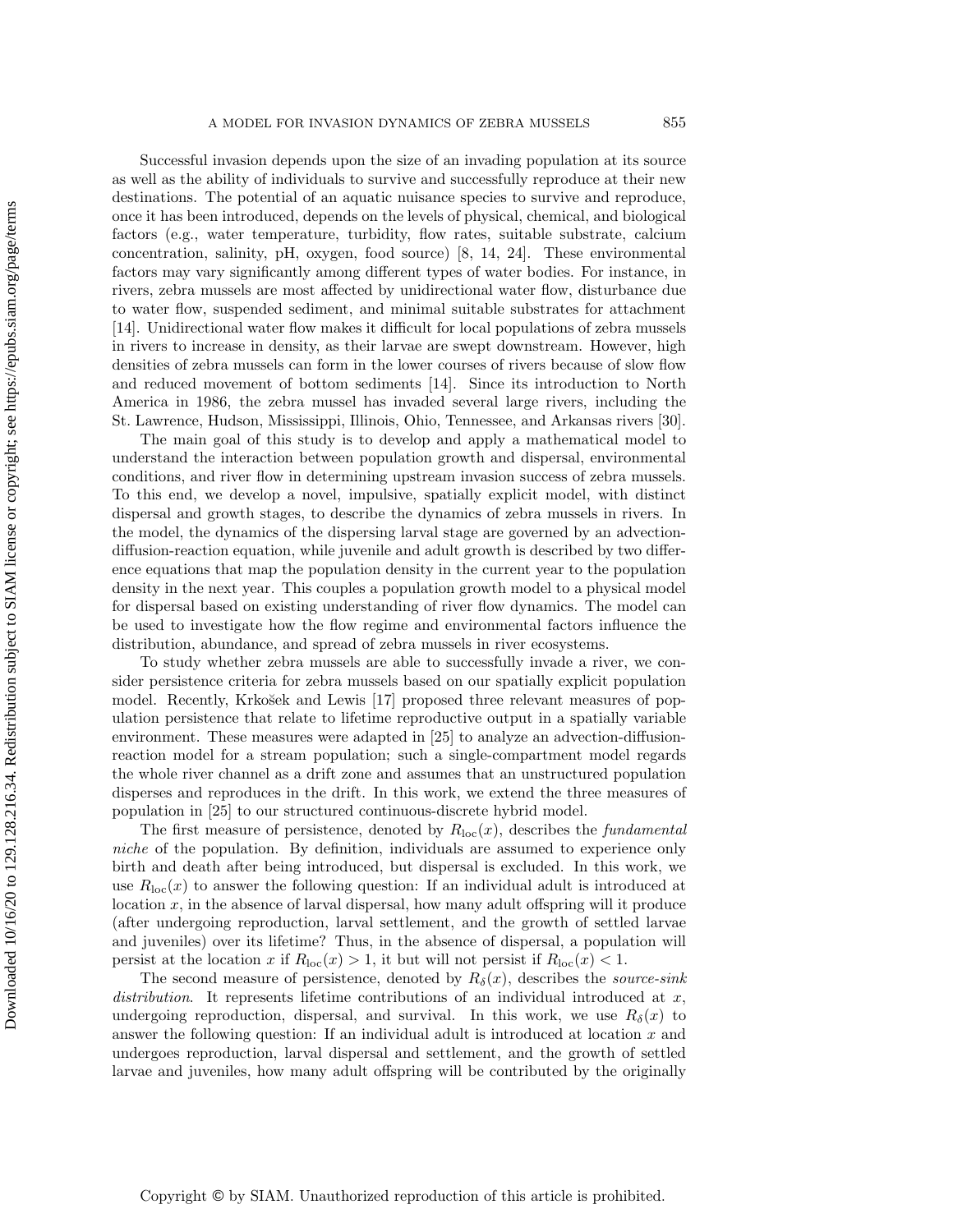introduced adult over its lifetime? Locations where  $R_\delta(x) > 1$  function as sources because each adult at location  $x$  on average produces more than one adult in the whole spatial domain over its lifetime. Locations where  $R_{\delta}(x) < 1$  function as sinks because on average the lifetime reproductive output of an adult, introduced at location x, is less than one. Although  $R_\delta(x)$  maps how source and sink distribution changes in the spatial habitat, it does not inform about the global persistence or extirpation of a population. To do so we need the final measure of persistence, the net reproductive rate,  $R_0$ .

Mathematically,  $R_0$  is defined as the spectral radius of the next generation operator. Biologically, in this work, it can be interpreted as the average number of adults produced by a single adult over its lifetime, assuming that the adult is subject to a particular spatial configuration in the river. More precisely, this spatial configuration is an asymptotically stable next generation distribution associated with  $R_0$ . As a threshold parameter,  $R_0$  is a powerful measure for studying population persistence in demography and ecology. The population will grow if  $R_0 > 1$ , but the population will become extirpated if  $R_0 < 1$ .

We then study the population persistence through critical domain size, which is the minimum length of suitable river habitat required for a population to persist in a river. It results from the assumption that a population can grow locally within a bounded habitat, but might be lost from the habitat to an uninhabitable exterior by movement across the boundary. We calculate the critical domain sizes under two different types of boundary conditions by analyzing the next generation operator, which is introduced to define  $R_0$ .

While some species spread upstream in river environments, not all invasive species are successful in spreading upriver. Here the dynamics of unidirectional water flow found in rivers can play a role in determining invasion success. Based on our spatial model, we calculate spreading speeds for a population in a river, both downstream (in the direction of advection) and upstream. By doing so, we are able to understand the interaction between population growth and dispersal and river flow in determining upstream invasion success.

The model is parameterized based on experimental data on zebra mussel populations found in the literature. In particular, the survival and the growth in body size are based on measured functions of temperature, and the dispersal is given by the river flow dynamics. We then apply the results of model parameterization to numerically calculate three measures of population persistence, critical domain size, and propagation speeds for zebra mussels in a river. The numerical results illustrate how water temperature and river flow dynamics affect the persistence and propagation of zebra mussels in a river.

The rest of the paper is organized as follows. In section [2,](#page-2-0) we develop a spatially explicit population model that describes the growth and dispersal of the zebra mussel along a river. In section [3,](#page-5-0) we introduce three measures of population persistence. In section [4,](#page-9-0) we calculate the critical domain size by analyzing the next generation operator. In section [5,](#page-10-0) we calculate the downstream and upstream spreading speeds. In section [6,](#page-14-0) we connect model to data via model parameterization. In section [7,](#page-14-1) the numerical results are presented to illustrate the influence of temperature and river flow on population persistence. Finally a brief discussion section completes the paper.

<span id="page-2-0"></span>2. Model formulation. In this section, we develop a spatially explicit model for the growth and spread of the zebra mussel (*Dreissena polymorpha*) in a river, based on the life cycle of the zebra mussel. There are three main periods in the zebra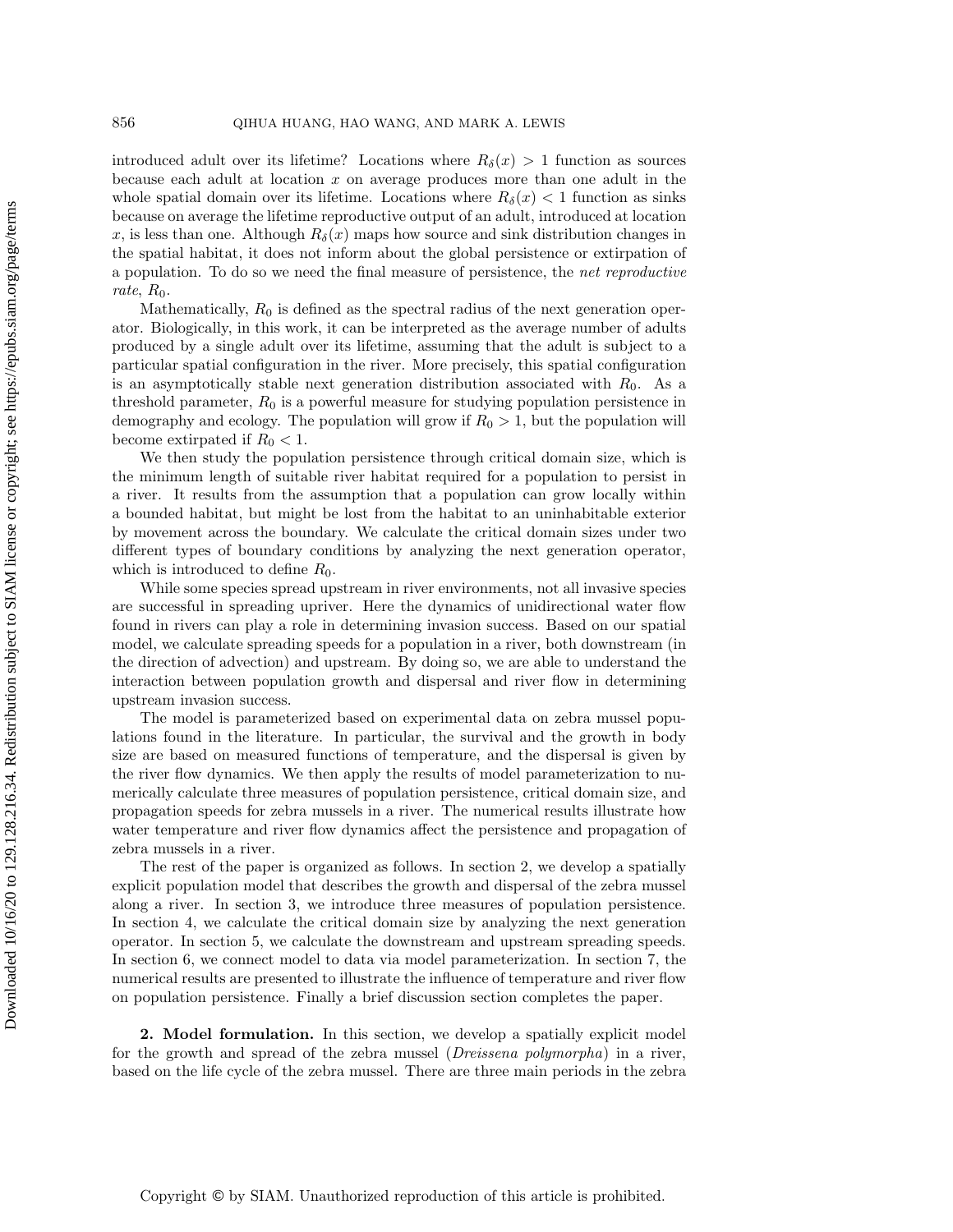mussel life cycle: the larval, juvenile, and adult stages. The larvae are planktonic, drifting in a water column and eventually settling on a substrate. The juvenile state begins after the settlement and ends when mussels become sexually mature. Mussels are considered adults when they become sexually mature. On average, zebra mussels live 2–5 years and can reproduce in their second year. Adult zebra mussels start to reproduce when the water they live in is warm enough, usually starting in spring or summer. The larval life stage is relatively short (from a few days to a few weeks [\[32\]](#page-26-9)) compared to the zebra mussel lifespan (a few years). As a result, a model for the spread of zebra mussels in a river requires the introduction of different time scales.

To describe the dynamics of a zebra mussel population in a river, we define  $u(x, t)$ and  $w(x, t)$  as the density of dispersing larvae in the drift (number per volume) and the density of settled larvae on the benthos (number per area), respectively, at location  $x$  and time  $t$ . We assume that the larvae disperse, settle, and die continuously for time  $t \in [0, \tau]$ . We let  $J(x, n)$  and  $A(x, n)$  denote the density of juveniles (number per area) and the density of adults (number per area), respectively, at the beginning of the breeding season in year  $n (n = 0, 1, 2, ...)$ . The mathematical model that describes the spatial dynamics of the population undergoing growth and dispersal in a river of length  $L$  is given by (2.1)

<span id="page-3-0"></span>
$$
u_t = \frac{1}{q(x)} (D(x)q(x)u_x)_x - \frac{Q}{q(x)} u_x - m(x)u - \sigma(x)u, \quad x \in (0, L), \quad t \in (0, \tau),
$$
  
\n
$$
w_t = h(x)\sigma(x)u, \quad x \in (0, L), \quad t \in (0, \tau),
$$
  
\n
$$
J(x, n + 1) = \varphi(x, n)s_t(x, T)w(x, \tau), \quad x \in (0, L),
$$
  
\n
$$
A(x, n + 1) = \varphi(x, n)[s_j(x, T)J(x, n) + s_a(x, T)A(x, n)], \quad x \in (0, L),
$$
  
\n
$$
\alpha_1 u(0, t) - \alpha_2 u_x(0, t) = 0, \quad \alpha_3 u(L, t) + \alpha_4 u_x(L, t) = 0, \quad t \in (0, \tau),
$$
  
\n
$$
u(x, 0) = r(x)A(x, n)/h(x), \quad w(x, 0) = 0, \quad x \in (0, L),
$$
  
\n
$$
J(x, 0) = J^0(x), \quad A(x, 0) = A^0(x), \quad x \in (0, L).
$$

In this model, the first equation presents a generic description of the random movement, downstream advection, mortality, and settlement of larvae in the water column. Here,  $q, D \in C^2([0, L], (0, \infty))$  are the cross-sectional area of the river and the spatially variable diffusion coefficient, respectively,  $Q > 0$  is the constant discharge. and  $m(x) > 0$  and  $\sigma(x) > 0$  are the spatially varying larval mortality rate and settling rate, respectively. We assume that there exist positive constants  $\underline{m}$  and  $\underline{\sigma}$ such that  $m(x) > m$  and  $\sigma(x) > \sigma$  for all  $x \in [0, L]$ . See [\[21\]](#page-26-10) for the derivation of the first equation of [\(2.1\)](#page-3-0) from a three-dimensional conservation law for movement of individuals in streams. The second equation of  $(2.1)$  describes the rate of change of the density of settled larvae on the benthos. Here,  $h(x)$  is the spatially variable water depth which rescales the population densities. For the benthic density  $w$  is defined as number of larvae divided by benthic area, while the drifting density  $u$  is defined as number of larvae divided by water volume (which can be calculated by the benthic area multiplied by the water depth  $h$ ). We assume that there exists a positive constant  $\bar{h}$  such that  $h(x) < \bar{h}$  for all  $x \in [0, L]$ .

The third and fourth equations of [\(2.1\)](#page-3-0) describe the population growth on the benthos from year to year. Here,  $s_l(x,T), s_j(x,T)$ , and  $s_a(x,T)$  are the basal survival rates for larvae, juveniles, and adults, respectively, and they are functions of location x and water temperature T. The function  $\varphi(x, n)$  accounts for the density-dependent survival of the population due to competition for limiting resources such as nutrients or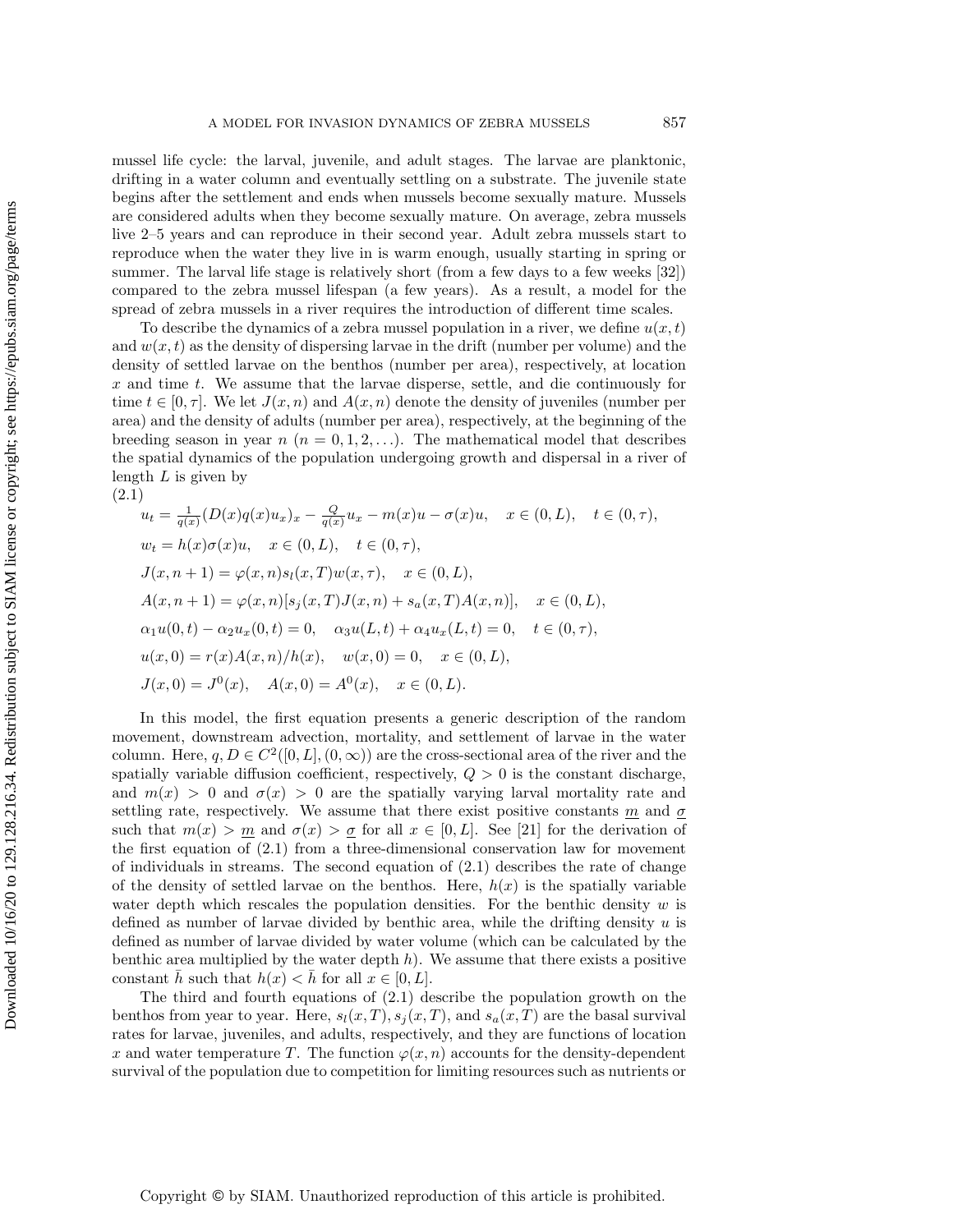space. Following [\[17\]](#page-26-7), we choose a modified Beverton–Holt density-dependent survival term:

<span id="page-4-0"></span>(2.2) 
$$
\varphi(x,n) = \frac{1}{1 + \beta [\ell_l(T) w(x,\tau) + \ell_j(T) J(x,n) + \ell_a(T) A(x,n)]},
$$

where  $\beta$  is the competition coefficient that relates competitive ability to a phenotypic trait, and  $\ell_l(T)$ ,  $\ell_j(T)$ , and  $\ell_a(T)$  are taken as the shell lengths of larvae, juveniles, and adults, respectively. We assume that  $\ell_l(T)$ ,  $\ell_j(T)$ , and  $\ell_a(T)$  are functions of temperature T. We also assume that  $\beta$  is the same for each life-history stage and that variation in competitive ability among stages is accounted for in  $\ell_l(T)$ ,  $\ell_i(T)$ , and  $\ell_a(T)$ . By assuming that individuals compete for a limiting source (food), Huang et al. [\[9\]](#page-25-6) derived a nonspatial analogue of  $(2.2)$ . A derivation of the survival term  $(2.2)$  is provided in section S1 in the supplemental material (M105782SupMat.pdf [\[local/](#page-0-0)[web](http://epubs.siam.org/doi/suppl/10.1137/16M1057826/suppl_file/M105782SupMat.pdf) 265KB]).

The equation  $u(x, 0) = r(x)A(x, n)/h(x)$  represents the density of larvae reproduced by adults during breeding season. Here  $1/h(x)$  translates the population density per unit benthic area into the population density per unit river volume. The initial density of settled larvae  $w(x, 0)$  is assumed to be zero.  $J^0(x)$  and  $A^0(x)$  are the initial distributions of juveniles and adults, respectively.

The boundary conditions corresponding to the first equation are either Dirichlet  $(\alpha_1 = \alpha_3 = 1, \alpha_2 = \alpha_4 = 0)$ , Neumann  $(\alpha_1 = \alpha_3 = 0, \alpha_2 = \alpha_4 = 1)$ , or Robin  $(\alpha_i \geq 0, \alpha_1 + \alpha_3 \neq 0, \alpha_2 + \alpha_4 \neq 0)$  conditions. In particular, we allow for two types of boundary conditions relevant to rivers, which are referred to as *hostile* and Danckwerts' boundary conditions in [\[25\]](#page-26-8). Hostile conditions represent zero-flux at the river source (no individuals leave or enter the domain at the upstream boundary) and zero-density at the river outflow (all individuals die at the downstream boundary):

<span id="page-4-1"></span>(2.3) 
$$
Qu(0, t) - D(0)q(0)u_x(0, t) = 0
$$
 and  $u(L, t) = 0$ .

Danckwerts' conditions also assume zero-flux at the upstream boundary but use a freeflow or insulated condition at the downstream boundary (e.g., the river discharges all individuals into a region such as a lake or a waterfall, from which they cannot return [\[31\]](#page-26-11)):

(2.4) 
$$
Qu(0, t) - D(0)q(0)u_x(0, t) = 0
$$
 and  $u_x(L, t) = 0$ .

See [\[21\]](#page-26-10) for a derivation and discussion of these boundary conditions from a randomwalk perspective. For convenience, we define the strongly elliptic linear operator

$$
\mathcal{L} := \frac{1}{q(x)} \frac{\partial}{\partial x} \left( D(x) q(x) \frac{\partial}{\partial x} \right) - \frac{Q}{q(x)} \frac{\partial}{\partial x},
$$

which represents both the random dispersal due to turbulence and intrinsic movement of individuals and the directed dispersal due to downstream flow, respectively. The first equation in [\(2.1\)](#page-3-0) can then be written as

$$
u_t = \mathcal{L}u - m(x)u - \sigma(x)u.
$$

The model [\(2.1\)](#page-3-0) is an extension of the impulsive reaction-diffusion model studied in [\[18\]](#page-26-12). Based on the impulsive model, Lewis and Li [\[18\]](#page-26-12) developed a spatially explicit theoretical framework that links a population's vital rates and dispersal characteristics with its spreading speeds and traveling waves speeds, as well as minimal domain size for population persistence.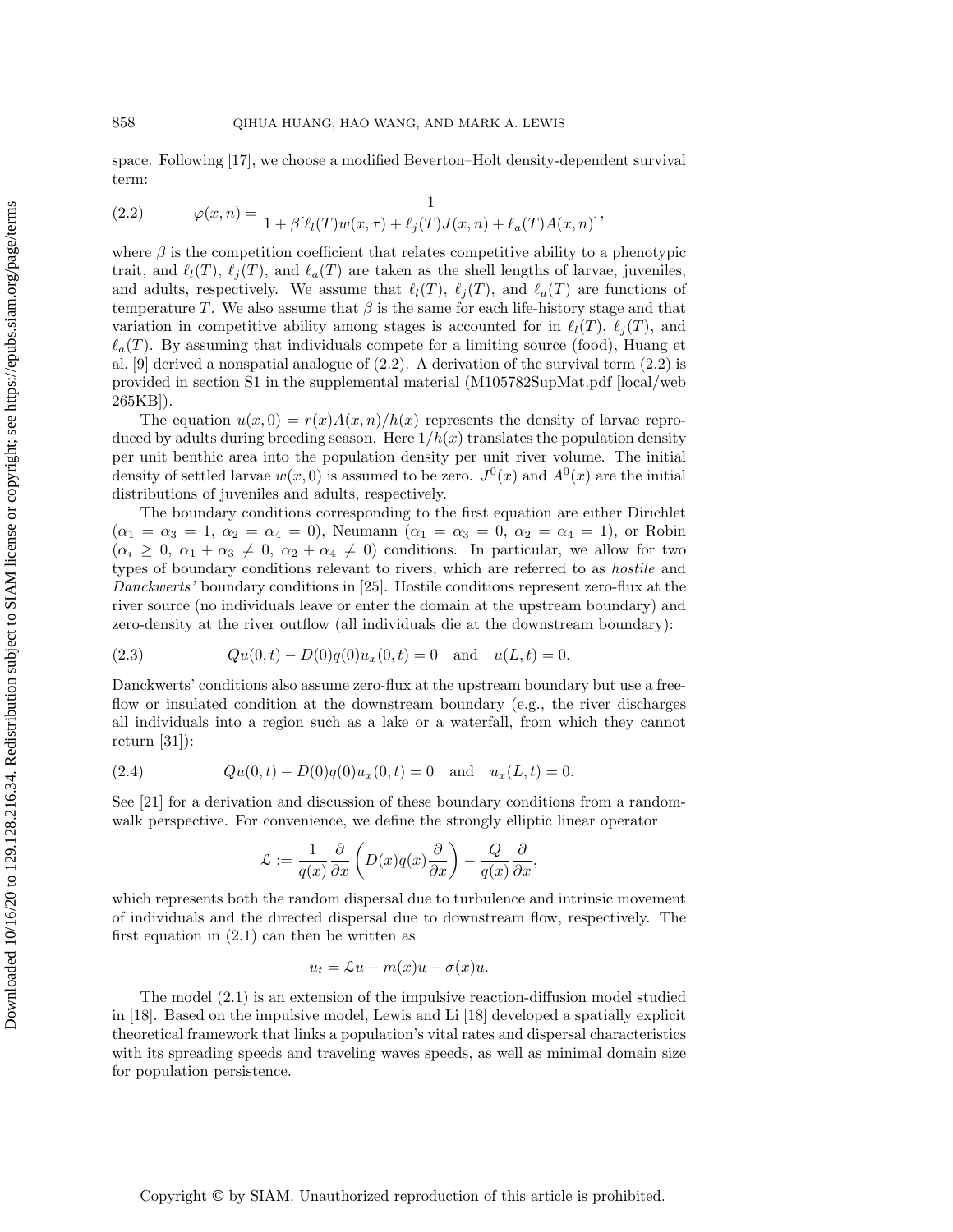<span id="page-5-0"></span>3. Three measures of population persistence. In this section, we define three measures of population persistence, described in the introduction, in a spatially variable environment. Note that  $(w^*, J^*, A^*) \equiv (0, 0, 0)$  is the trivial solution of the system consisting of the third and fourth equations of [\(2.1\)](#page-3-0); we consider the associated linearized system of  $(2.1)$  at  $(w^*, J^*, A^*)$  in this section. For simplicity, we set  $s_l(x,T) := s_l(x), s_j(x,T) := s_j(x)$ , and  $s_a(x,T) := s_a(x)$ .

3.1. Fundamental niche,  $R_{loc}(x)$ . The first measure of persistence, denoted by  $R_{\text{loc}}(x)$ , determines fundamental niche space. By definition, it strictly excludes dispersal and competition. In this scenario, model [\(2.1\)](#page-3-0) reduces to

<span id="page-5-1"></span>
$$
u_t = -m(x)u - \sigma(x)u, \quad x \in (0, L), \ t \in (0, \tau),
$$
  
\n
$$
w_t = h(x)\sigma(x)u, \quad x \in (0, L), \ t \in (0, \tau),
$$
  
\n
$$
J(x, n + 1) = s_t(x)w(x, \tau), \quad x \in (0, L),
$$
  
\n
$$
A(x, n + 1) = s_j(x)J(x, n) + s_a(x)A(x, n), \quad x \in (0, L),
$$
  
\n
$$
u(x, 0) = r(x)A(x, n)/h(x), \quad w(x, 0) = 0, \quad x \in (0, L),
$$
  
\n
$$
J(x, 0) = J^0(x), \quad A(x, 0) = A^0(x), \quad x \in (0, L).
$$

Solving the first equation of [\(3.1\)](#page-5-1), we obtain

<span id="page-5-2"></span>(3.2) 
$$
u(x,t) = \frac{r(x)A(x,n)}{h(x)}e^{-(m(x)+\sigma(x))t}.
$$

Integrating the second equation of  $(3.1)$  on  $[0, \tau]$  and using  $(3.2)$  yields

<span id="page-5-3"></span>(3.3) 
$$
w(x,\tau) = \frac{\sigma(x)r(x)[1 - e^{-(m(x) + \sigma(x))\tau}]}{m(x) + \sigma(x)}A(x,n) := \Theta(x)A(x,n).
$$

This means that the number of settled larvae produced by an adult at location x is  $\Theta(x)$ . These settled larvae may survive until they grow into juveniles and adults at the rate of  $s_l(x)$  and  $s_i(x)$ , respectively. Thus, in the absence of larval dispersal, the number of adult offspring produced by an initially introduced adult at location x in the first year is given by  $\Theta(x)s_i(x)s_i(x)$ . Moreover, the probability that such an initially introduced adult will survive until the next year is  $s_a(x)$ ; hence it will yield  $s_a(x)\Theta(x)s_i(x)s_j(x)$  adult offspring in the second year. Similarly, in the third year, the number of adult offspring produced by the initial adult is given by  $(s_a(x))^2\Theta(x)s_l(x)s_j(x).$ 

We define  $R_{\text{loc}}(x)$  to be the number of adult offspring produced by an adult, initially introduced at location  $x$ , over its lifetime. That is,

<span id="page-5-4"></span>
$$
(3.4) \quad R_{\text{loc}}(x) = \Theta(x)s_l(x)s_j(x) + s_a(x)\Theta(x)s_l(x)s_j(x) + (s_a(x))^2\Theta(x)s_l(x)s_j(x) + \cdots = \frac{s_l(x)s_j(x)\Theta(x)}{1 - s_a(x)} = \frac{r(x)s_l(x)s_j(x)\sigma(x)[1 - e^{-(m(x) + \sigma(x))\tau}]}{[1 - s_a(x)][m(x) + \sigma(x)]}.
$$

It follows from the definition of  $R_{\text{loc}}(x)$  that if  $R_{\text{loc}}(x) > 1$ , an adult introduced at location  $x$  will yield more than one adult at  $x$  in the next generation, and the population at x will increase over the generations. Therefore, locations with  $R_{\text{loc}}(x)$ 1 correspond to the fundamental niches of the species.

Copyright © by SIAM. Unauthorized reproduction of this article is prohibited.

(3.1)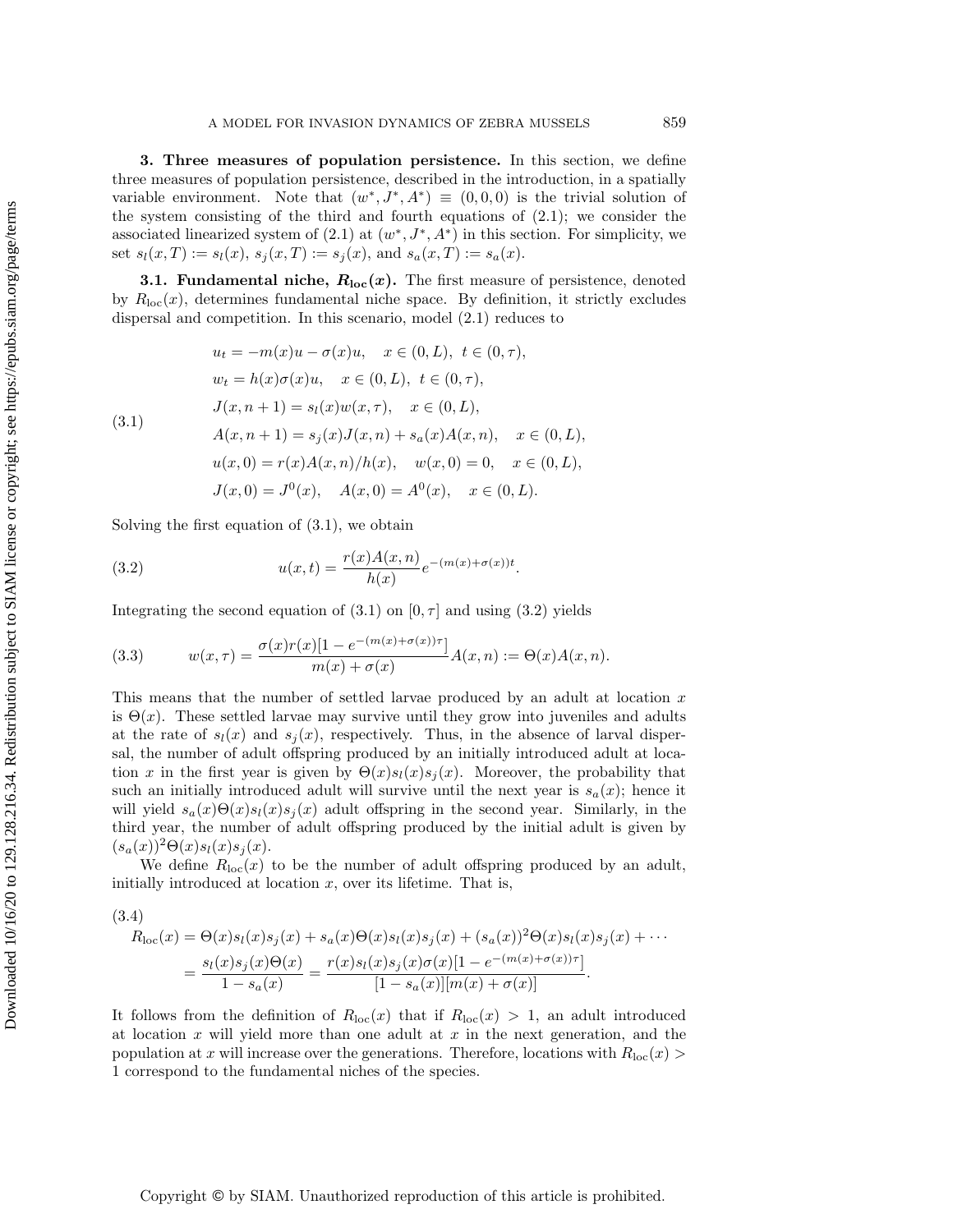It is worth mentioning that  $R_{\text{loc}}(x)$  can be defined in an alternative way as follows. Substituting [\(3.3\)](#page-5-3) into the third equation of [\(3.1\)](#page-5-1), we can rewrite the third and fourth equations of [\(3.1\)](#page-5-1) into the following matrix form:

(3.5) 
$$
\begin{pmatrix} J(x, n+1) \ A(x, n+1) \end{pmatrix} = \mathbf{P}(x) \begin{pmatrix} J(x, n) \ A(x, n) \end{pmatrix},
$$

where

<span id="page-6-1"></span>
$$
\mathbf{P}(x) = \begin{pmatrix} 0 & s_l(x)\Theta(x) \\ s_j(x) & s_a(x) \end{pmatrix}
$$

is called the projection matrix. We decompose  $P$  into transition and fecundity components,  $\mathbf{P} = \mathbf{T} + \mathbf{F}$ , where

<span id="page-6-0"></span>(3.6) 
$$
\mathbf{T}(x) = \begin{pmatrix} 0 & 0 \\ s_j(x) & s_a(x) \end{pmatrix}, \quad \mathbf{F}(x) = \begin{pmatrix} 0 & s_l(x)\Theta(x) \\ 0 & 0 \end{pmatrix}.
$$

This decomposition allows for the calculation of the net reproductive rate,  $R_0(x)$ , defined mathematically as

(3.7) 
$$
R_0(x) = \rho \left[ \mathbf{F}(x) (\mathbf{I} - \mathbf{T}(x))^{-1} \right],
$$

where I is the identity matrix and  $\rho[\cdot]$  denotes the spectral radius of the matrix  $\mathbf{F}(\mathbf{I}-\mathbf{T})^{-1}$ , which is referred to as the next generation matrix [\[19\]](#page-26-13). It has been shown [\[5\]](#page-25-7) that when  $R_0(x) > 1$ , the population grows, and when  $R_0(x) < 1$ , the extinction state is stable.

From  $(3.6)$  and  $(3.7)$ , we obtain

$$
R_0(x) = \frac{\Theta(x)s_l(x)s_j(x)}{1 - s_a(x)} = \frac{r(x)s_l(x)s_j(x)\sigma(x)[1 - e^{-(m(x) + \sigma(x))\tau}]}{[1 - s_a(x)][m(x) + \sigma(x)]},
$$

which is equivalent to [\(3.4\)](#page-5-4). Hence, the fundamental niche  $R_{\text{loc}}(x)$  can be thought of as a spatial extension of the net reproductive rate for nonspatial matrix population models.

**3.2. Source-sink distribution,**  $R_{\delta}(x)$ **.** To define  $R_{\delta}(x)$  we need to analyze how larval dispersal and settling behaviors contribute to population spread in the river. These behaviors are governed by the first two differential equations of [\(2.1\)](#page-3-0). To describe the effect of larval dispersal on source-sink dynamics, we first introduce a dispersal kernel,  $k(x, y)$ , which represents the probability density that a larva reproduced at location y will settle at location x. This kernel satisfies  $\int_0^L k(x, y)dx \leq 1$ . To simplify our analysis we assume that the length of the settlement interval,  $\tau$ , is sufficiently large for all settlement to effectively occur over the settlement interval  $(\tau \gg 1/[\min_{x \in [0,L]} \{m(x) + \sigma(x)\}])$ . Based on the first two differential equations of [\(2.1\)](#page-3-0), we are able to show that  $k(x, y)$  is an approximation of the solution of a boundary value problem of an ordinary differential equation.

<span id="page-6-2"></span>THEOREM 3.1. For a fixed value of  $y \in [0, L]$ , the probability density that a larva reproduced at location y will settle at location x is given by  $k(x, y) = h(x)\sigma(x)[k(x, y) +$  $\epsilon(x, y)$ , where  $\hat{k}(x, y)$  is the solution of the following ordinary boundary value problem:

$$
\mathcal{L}\hat{k}(x,y) - [m(x) + \sigma(x)]\hat{k}(x,y) = -\delta(x-y)/h(x), \quad x \in (0,L),
$$

<span id="page-6-3"></span>(3.8) 
$$
\alpha_1 \hat{k}(0, y) - \alpha_2 \hat{k}'(0, y) = 0,
$$

$$
\alpha_3 \hat{k}(L, y) + \alpha_4 \hat{k}'(L, y) = 0,
$$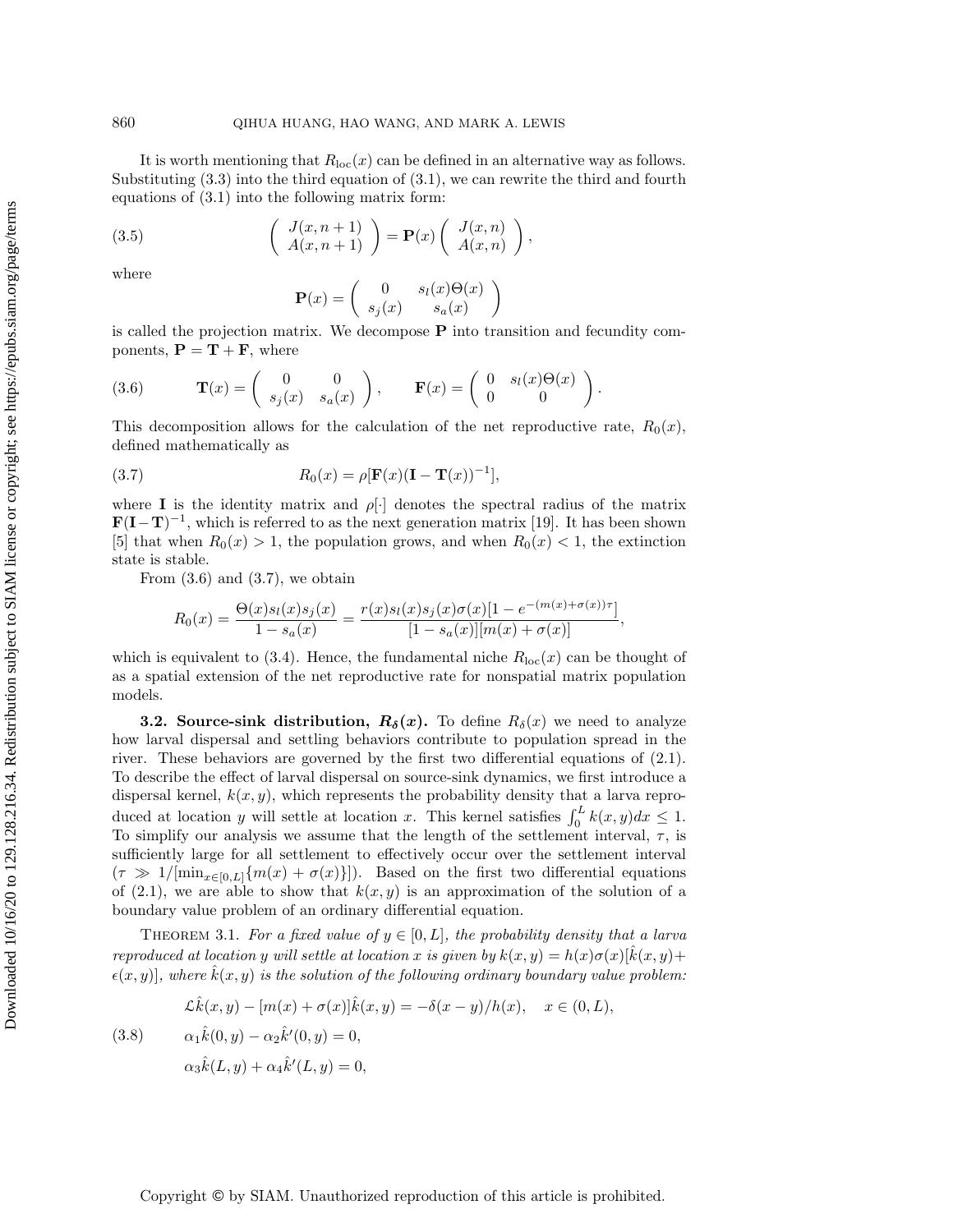where ' denotes differentiation with respect to x. For a finite  $\tau$ ,  $\epsilon(x, y)$  is bounded uniformly in space by  $[\exp(-\tau \min_{x \in [0,L]} \{m(x) + \sigma(x)\})] \cdot [\max_{x \in [0,L]} \{h(x)\}].$  The error term  $\epsilon \to 0$  as  $\tau \to \infty$ .

The proof of Theorem [3.1](#page-6-2) is provided in Appendix [A.](#page-20-0) Actually,  $\epsilon$  is extremely small for realistic parameter values. This is shown in section [6,](#page-14-0) where it is approximately  $e^{-43}$ .

The solution to [\(3.8\)](#page-6-3) is a Green's function (see Chapter 7 in [\[7\]](#page-25-8) and Chapter 3 in [\[33\]](#page-26-14)). In particular, when  $q, D, m, \sigma$ , and h are constant, by arguments similar to those in [\[25\]](#page-26-8), we are able to obtain an explicit expression for the Green's function  $k(x, y)$  (Appendix [B\)](#page-22-0).

With the introduction of the dispersal kernel, we are ready to define the second measure of population persistence, denoted by  $R_\delta(x)$ . The function  $R_\delta(x)$  describes the contributions to adult offspring from an adult introduced at location  $x$ over its lifetime, undergoing reproduction, larval dispersal, and growth dynamics. Thus,  $R_{\delta}(x)$  must account for the larval dispersal and subsequential survival of offspring to adulthood through a spatially continuous river. According to the definition of dispersal kernel, the total number of settled larvae produced by a single adult at x is given by  $r(x) \int_0^L k(y, x) dy$ . For a low-density population  $(\varphi(x, n) \approx 1)$ , the probability that a larva settling at location  $y \in [0, L]$  will survive to reach the adult stage is  $s_l(y)s_j(y)$ . Thus, the number of adult offspring produced in the first year is  $r(x) \int_0^L k(y,x) s_l(y) s_j(y) dy$ . Moreover, the probability that the initially introduced adult will survive until the next year is  $s_a(x)$ ; hence the number of adult offspring yielded in the second year is  $s_a(x)r(x)\int_0^L k(y,x)s_l(y)s_j(y)dy$ . Similarly, the number of adult offspring yielded in the third year is  $(s_a(x))^2 s_l(y)s_j(y)r(x)\int_0^L k(y,x)dy$ . Therefore, the total number of adult offspring yielded by a single adult at location  $x$ over its lifetime  $R_{\delta}(x)$  can be defined as

<span id="page-7-0"></span>(3.9)  

$$
R_{\delta}(x) = [1 + s_a(x) + (s_a(x))^2 + \cdots]r(x) \int_0^L s_l(y)s_j(y)k(y, x)dy
$$

$$
= \frac{r(x)}{1 - s_a(x)} \int_0^L s_l(y)s_j(y)k(y, x)dy.
$$

Locations where  $R_{\delta}(x) > 1$  act as sources, because a single adult introduced at location x will produce more than one adult offspring in the whole river domain  $[0, L]$ over its lifetime. Locations where  $R_{\delta}(x) < 1$  serve as sinks, because the lifetime reproductive output of an adult introduced at location  $x$  will result in less than one adult offspring in the whole river. Thus,  $R_{\delta}(x)$  is a measure of the source-sink dynamics in the river.

**3.3.** Net reproductive rate,  $R_0$ . Equation [\(3.9\)](#page-7-0) maps how lifetime contributions from an individual change with locations in a river. However, it does not provide information on the global persistence or extirpation of the species. To do this we need to introduce a next generation operator, denoted by Γ, in the context of arbitrary initial population distribution.

The definition of our next generation operator is based on the following mathematical setting. In the case where both upstream and downstream boundary value conditions are Neumann or Robin boundary conditions (e.g., Danckwerts' boundary conditions), let  $X = C([0, L], \mathbb{R})$  denote the Banach space of continuous functions on the interval  $[0, L]$  with the supremum norm  $||f||_{\infty} = \max_{x \in [0, L]} |f(x)|$  for  $f \in X$ . The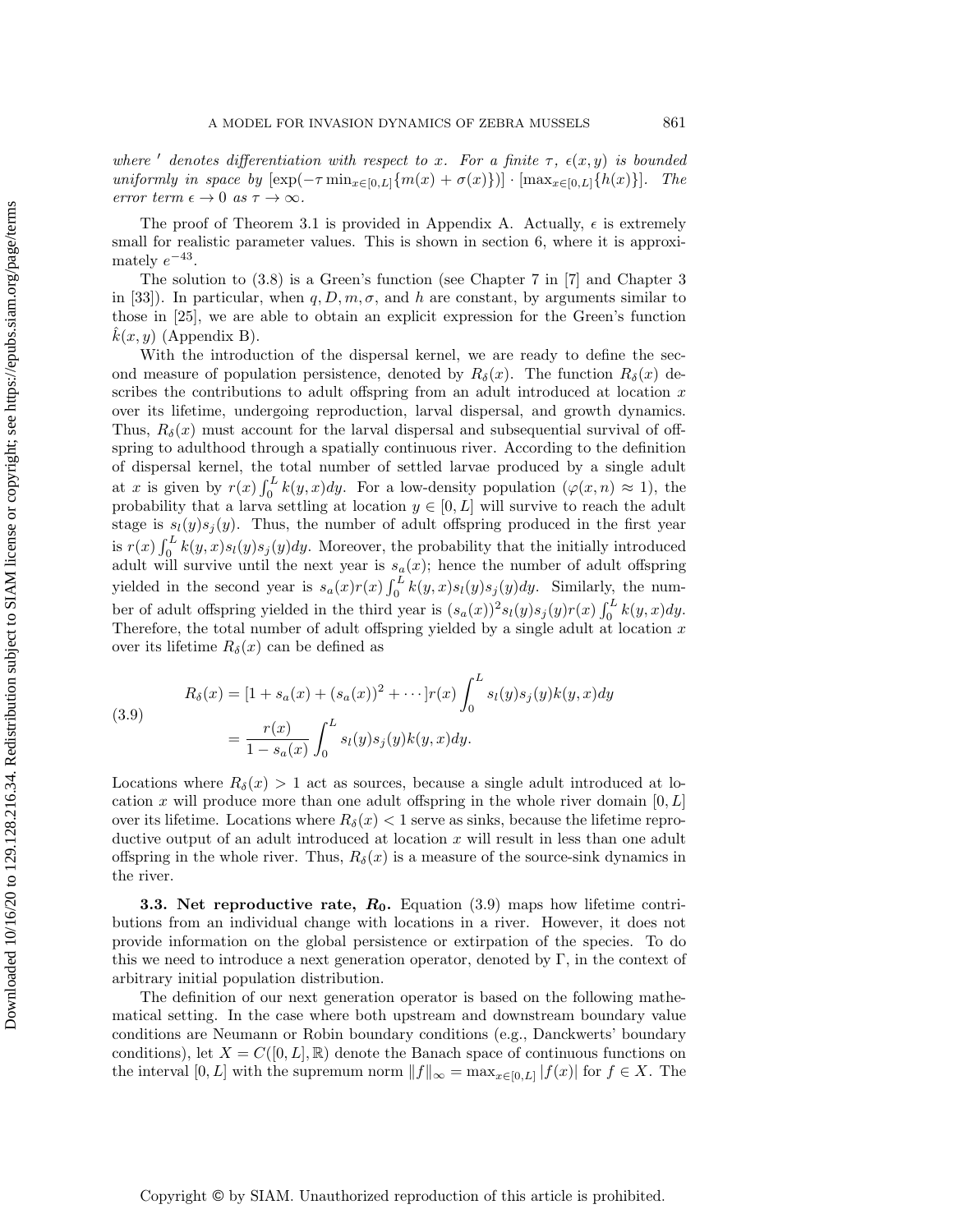set of nonnegative functions forms a solid cone  $X_+$  in the Banach space X. In the case where one or two boundary conditions are Dirichlet boundary conditions (e.g., hostile boundary conditions), let  $U = C_0([0, L], \mathbb{R})$  denote the Banach space of continuous functions on  $[0, L]$  vanishing on the boundary with the cone  $U_+$  of nonnegative functions in U. Let  $U_1 = C^1([0, L], \mathbb{R})$  be the Banach space of continuously differentiable functions on [0, L] with the norm  $||f||_1 = \max_{x \in [0,L]} |f(x)| + \max_{x \in [0,L]} |f'(x)|$ . Let  $X$  be the closed subspace of  $U_1$  consisting of continuously differentiable functions vanishing on the boundary. The set  $X_+ = X \cap U_+$  is a solid cone in X.

For any small initial adult distribution  $A(x)$  of the spatial model [\(2.1\)](#page-3-0), the associated next generation adults will be distributed according to

<span id="page-8-0"></span>(3.10) 
$$
(\Gamma A)(x) = s_l(x)s_j(x)\int_0^L \frac{r(y)}{1 - s_a(y)}A(y)k(x, y)dy, \quad x \in [0, L],
$$

where the integral term sums the contributions from all locations  $y$  towards the settled larvae at location x. The term  $s_l(x)s_j(x)$  represents the probability that a settled larva grows into an adult. Define

$$
(3.11) \t\t R_0 := \rho(\Gamma),
$$

where  $\rho(\Gamma)$  is the spectral radius of the linear operator  $\Gamma$  on X. We call  $R_0$  the net reproductive rate, which represents the average number of offspring an individual may produce during its lifetime.

Similar to the next generation operator in  $[25]$  (see equation  $(2.13)$ ) therein), we can show that the operator defined by [\(3.10\)](#page-8-0) is a bounded, compact, linear operator on  $X$  (see Proposition 2.6 in [\[25\]](#page-26-8)). Then the Krein–Rutman theorem implies that  $R_0$  is the dominant eigenvalue of the next generation operator  $\Gamma$  with a positive eigenfunction. That is, there exists a positive function  $\phi(x)$  such that

$$
\Gamma \phi(x) = R_0 \phi(x).
$$

We refer to  $\phi$  as the *dominant eigenfunction* associated with  $R_0$ .

Although  $R_0$  cannot be thought of conceptually in terms of defining the fundamental niche  $R_{\text{loc}}(x)$  or source-sink regions  $R_{\delta}(x)$ , it does provide a global measure of population persistence for the spatial model (over all initial conditions); that is, after introduction, the population will grow at an intergenerational rate  $R_0$ , and the spatial distribution of the adults will stabilize at  $\phi(x)$ .

In this paper, we say that a population described by [\(2.1\)](#page-3-0) will invade and persist in the river if there exists  $\varepsilon > 0$  such that for any  $A(x, 0) = A_0(x) \in X_+ \setminus \{0\}$  we have

(3.12) 
$$
\liminf_{n \to \infty} \min_{x \in [0, L]} A(x, n) \ge \varepsilon
$$

when the boundary conditions in [\(2.1\)](#page-3-0) are Neumann or Robin conditions and

(3.13) 
$$
\liminf_{n \to \infty} \max_{x \in [0, L]} A(x, n) \ge \varepsilon
$$

when at least one of the boundary conditions is a Dirichlet condition. Otherwise, we say that the population will be washed out.

Since the next generation operator  $\Gamma$  has a formula similar to that of the next generation operator defined in [\[25\]](#page-26-8) (see equation (2.13) therein), applying the results of  $R_0$  analysis in [\[25\]](#page-26-8) to this paper, we see that if  $R_0 > 1$  ( $R_0 < 1$ ), then the number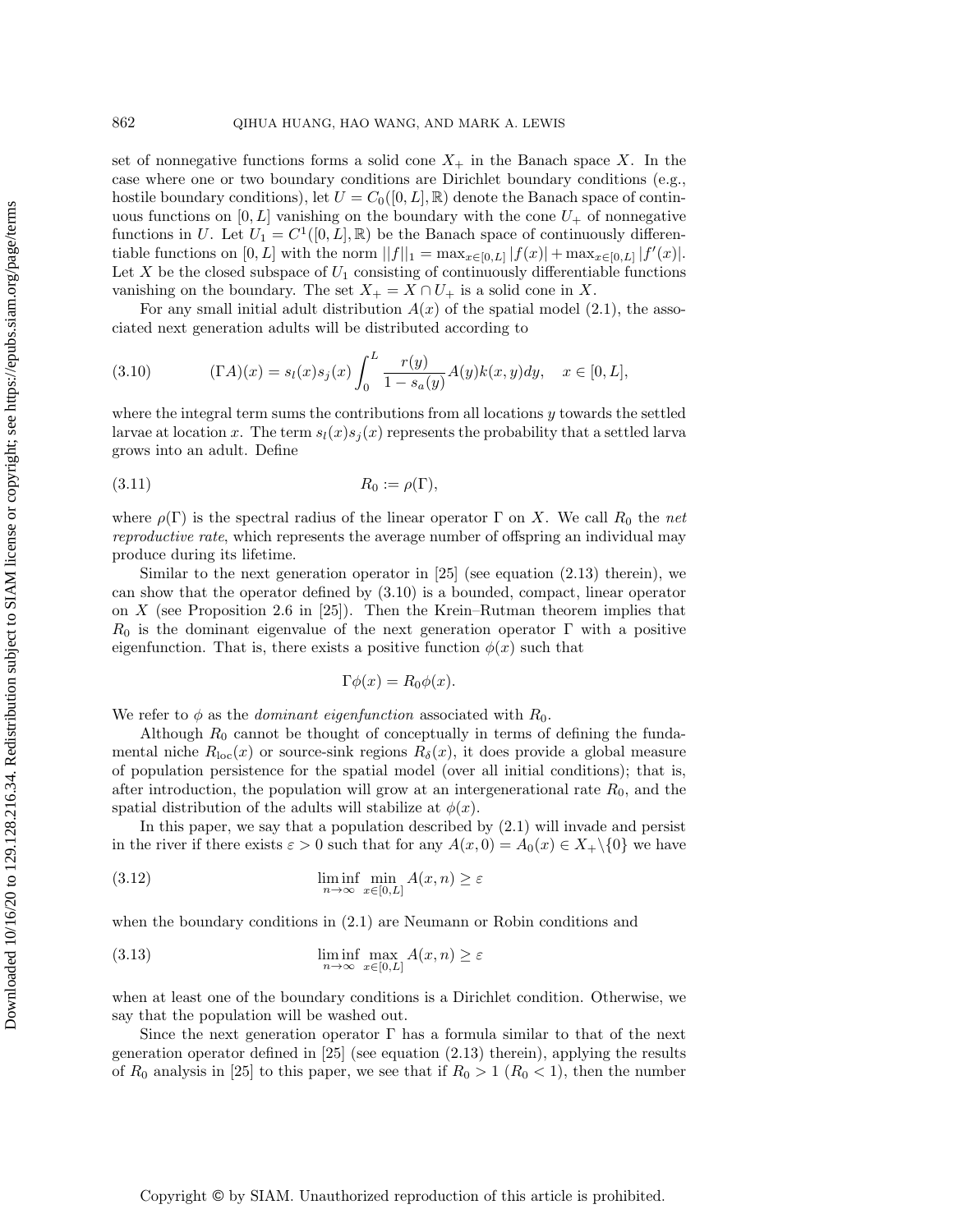of adults in the next generation will be more (less) than the current adults. Hence, after many generations, more and more (less and less) adults will be reproduced by their parents. Therefore, we conclude that the population will persist in the river if  $R_0 > 1$  but will be washed out if  $R_0 < 1$ .

For most cases it is impossible to find an analytical expression for  $R_0$ . We apply one of the principal projection methods, the collocated method, reviewed in [\[4,](#page-25-9) sect. 3.1.1] and restated in [\[25\]](#page-26-8), to numerically approximate  $R_0$ . The details about this numerical method are provided in section S2 in the supplemental material (M105782SupMat.pdf [\[local/](#page-0-0)[web](http://epubs.siam.org/doi/suppl/10.1137/16M1057826/suppl_file/M105782SupMat.pdf) 265KB]).

**3.4.** Connections between  $R_{\delta}(x)$  and  $R_0$ . Although the next generation operator  $\Gamma$  is not involved in the definitions of  $R_{\delta}(x)$  [\(3.9\)](#page-7-0), the measures  $R_{\delta}(x)$  and  $R_0$ are actually related to the next generation operator. In fact,  $R_{\delta}(x)$  can alternatively be defined as

(3.14) 
$$
R_{\delta}(x) = \int_0^L \Gamma \delta(y - x) dy;
$$

here  $\delta(\cdot)$  is the Dirac delta distribution. In fact, if an adult individual is introduced at location  $x$ , then the adult stage has an initial distribution

$$
A(y) = \delta(y - x),
$$

where  $y \in [0, L]$  and x is fixed. By [\(3.10\)](#page-8-0), the next generation population will be distributed according to

$$
(\Gamma A)(y) = \Gamma \delta(y - x) = s_l(y)s_j(y) \int_0^L \frac{r(z)}{1 - s_a(z)} \delta(z - x)k(y, z) dz
$$

$$
= s_l(y)s_j(y) \frac{r(x)}{1 - s_a(x)} k(y, x).
$$

Integrating over all spatial locations  $y$ , we obtain

$$
\int_0^L \Gamma \delta(y - x) dy = \frac{r(x)}{1 - s_a(x)} \int_0^L s_l(y) s_j(y) k(y, x) dy,
$$

which is equivalent to [\(3.9\)](#page-7-0).

<span id="page-9-0"></span>4. Critical domain size. In this section, we find the critical domain size (i.e., the minimum length of suitable river habitat for a population to persist) by analyzing the net generation operator. We consider the special case of model  $(2.1)$  where  $q, D, m, \sigma, h, r, s_l, s_j$ , and  $s_a$  are constants and  $\varphi(x, n) = 1$ . We set the advection rate  $Q/q = v.$ 

Recall that  $R_0$  is the dominant eigenvalue of the next generation operator defined by [\(3.10\)](#page-8-0); therefore, we solve the eigenvalue problem

<span id="page-9-1"></span>(4.1) 
$$
\Gamma A(x) = \lambda A(x) = \frac{s_l s_j r}{1 - s_a} \int_0^L A(y) k(x, y) dy.
$$

We only consider the special case when  $\epsilon = 0$ ; thus, [\(4.1\)](#page-9-1) is equivalent to

<span id="page-9-2"></span>(4.2) 
$$
\frac{s_l s_j rh\sigma}{1 - s_a} \int_0^L A(y)\hat{k}(x, y) dy = \lambda A(x).
$$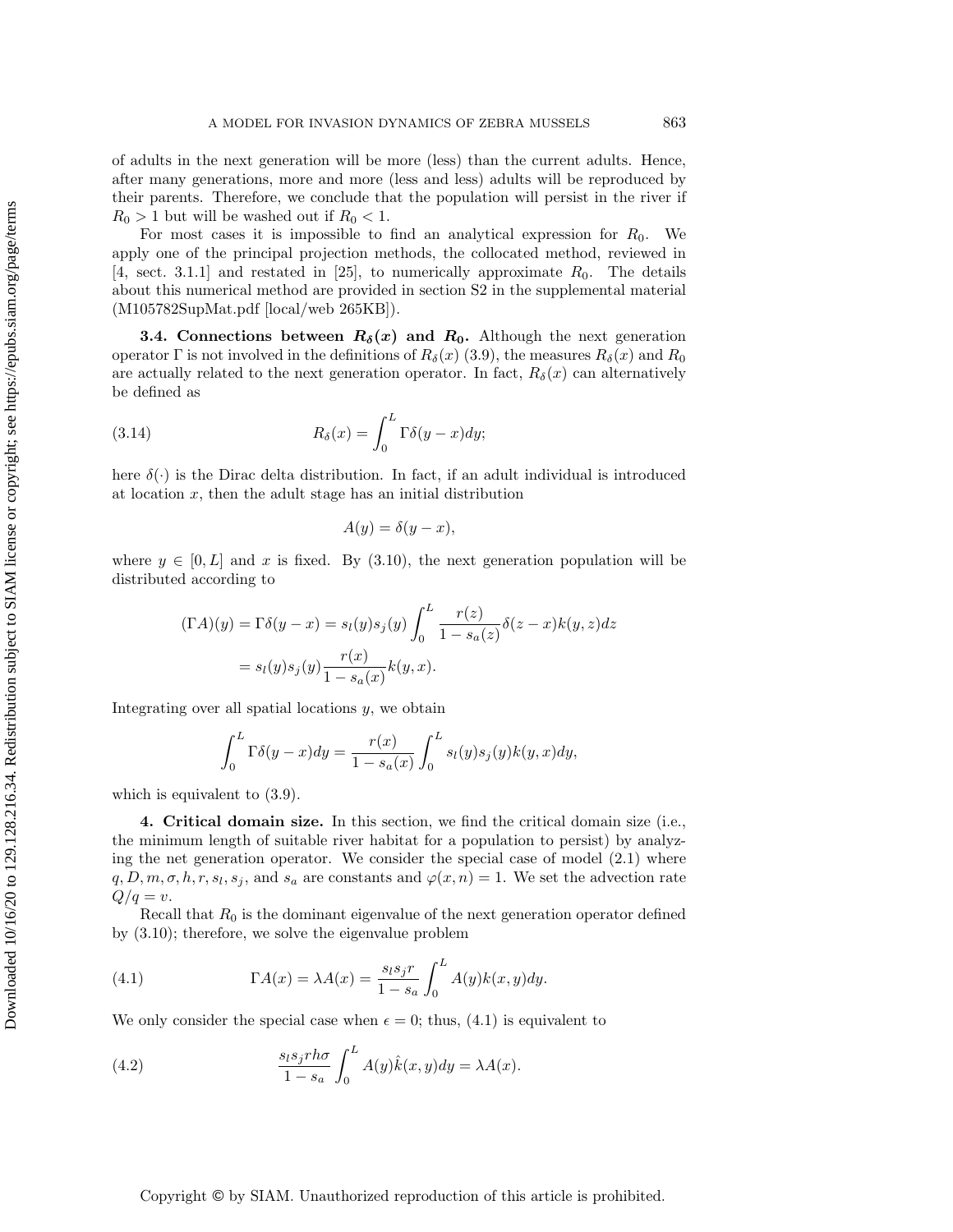Applying the linear operator  $\mathcal{L}-(m+\sigma)$  to [\(4.2\)](#page-9-2), we obtain a Sturm–Liouville problem. Then by choosing the threshold value  $R_0 = \lambda = 1$  and finding the minimum positive solution of the Sturm–Liouville problem, we find that

<span id="page-10-3"></span>(4.3) 
$$
v < 2\sqrt{D\left(\frac{s_l s_j r \sigma}{(1 - s_a)\lambda} - m - \sigma\right)} = 2\sqrt{D\left(\frac{s_l s_j r \sigma}{1 - s_a} - m - \sigma\right)} := v^*
$$

is a necessary condition for the population to persist. When  $v < v^*$ , the critical domain size, denoted by  $L_{\rm crit}$ , under hostile boundary conditions [\(2.3\)](#page-4-1) is given by (4.4)

<span id="page-10-1"></span>
$$
L_{\text{crit}}^{\text{hos}} = \frac{2D}{\sqrt{4D\left(\frac{s_l s_j r \sigma}{1 - s_a} - m - \sigma\right) - v^2}} \left(\pi - \arctan\sqrt{\frac{4D}{v^2}\left(\frac{s_l s_j r \sigma}{1 - s_a} - m - \sigma\right) - 1}\right).
$$

A full calculation is provided in Appendix [C.](#page-22-1) Since [\(C.5\)](#page-24-0) in Appendix [C](#page-22-1) implies that  $d\lambda/dL > 0$ , it follows that  $R_0 > 1$  if  $L > L_{\text{crit}}^{\text{bos}}$ , and  $R_0 < 1$  if  $L < L_{\text{crit}}^{\text{bos}}$ . That is, when the length of the river is longer than the critical domain size, the population can persist in the river; otherwise, the population will be washed out.

Similar calculations show when  $v < v^*/\sqrt{2}$ , the critical domain size under Danckwerts' boundary conditions is given by

.

(4.5) 
$$
L_{\text{crit}}^{\text{Dan}} = \frac{2D}{\sqrt{4D\left(\frac{s_l s_j r \sigma}{1 - s_a} - m - \sigma\right) - v^2}} \arctan \frac{\sqrt{\frac{4D}{v^2} \left(\frac{s_l s_j r \sigma}{1 - s_a} - m - \sigma\right) - 1}}{\frac{2D}{v^2} \left(\frac{s_l s_j r \sigma}{1 - s_a} - m - \sigma\right) - 1}
$$

When  $v^*/\sqrt{2} < v < v^*$ , the critical domain size is (4.6)

<span id="page-10-2"></span>
$$
L_{\text{crit}}^{\text{Dan}} = \frac{2D}{\sqrt{4D\left(\frac{s_l s_j r \sigma}{1 - s_a} - m - \sigma\right) - v^2}} \left(\pi - \arctan\frac{\sqrt{\frac{4D}{v^2}\left(\frac{s_l s_j r \sigma}{1 - s_a} - m - \sigma\right) - 1}}{1 - \frac{2D}{v^2}\left(\frac{s_l s_j r \sigma}{1 - s_a} - m - \sigma\right)}\right).
$$

From  $(4.4)$ – $(4.6)$ , we see that the critical domain sizes increase as advection increases. This is consistent with the intuition that with faster advection, a population will require a larger domain size to persist. The critical domain sizes approach infinity as  $v \to v^*$ .

The critical domain size under hostile boundary conditions for a single-compartment (unstructured) population in a river was calculated by Speirs and Gurney [\[31\]](#page-26-11) and then was adjusted by Mckenzie et al. (see equation (3.10) in [\[25\]](#page-26-8)). If we replace the expression  $s_i s_j r \sigma/(1 - s_a) - m - \sigma$  in [\(4.4\)](#page-10-1) with the intrinsic growth rate in [\[25\]](#page-26-8) (denoted by  $r = f - v$ ), then [\(4.4\)](#page-10-1) is equivalent to equation (3.10) in [\[25\]](#page-26-8).

<span id="page-10-0"></span>5. Spread in an unbounded domain. In the previous section, we derived conditions for population persistence on a bounded domain. Here, we consider population spread in an unbounded, previously uninhabited domain. We first construct a redistribution kernel based on the dynamics of larval dispersal and settlement. This allows us to convert the original continuous-discrete model [\(2.1\)](#page-3-0) into stage-structured integrodifference equations. Based on the integrodifference equation model, we calculate the population's asymptotic invasion speeds in the direction of the drift and against the drift.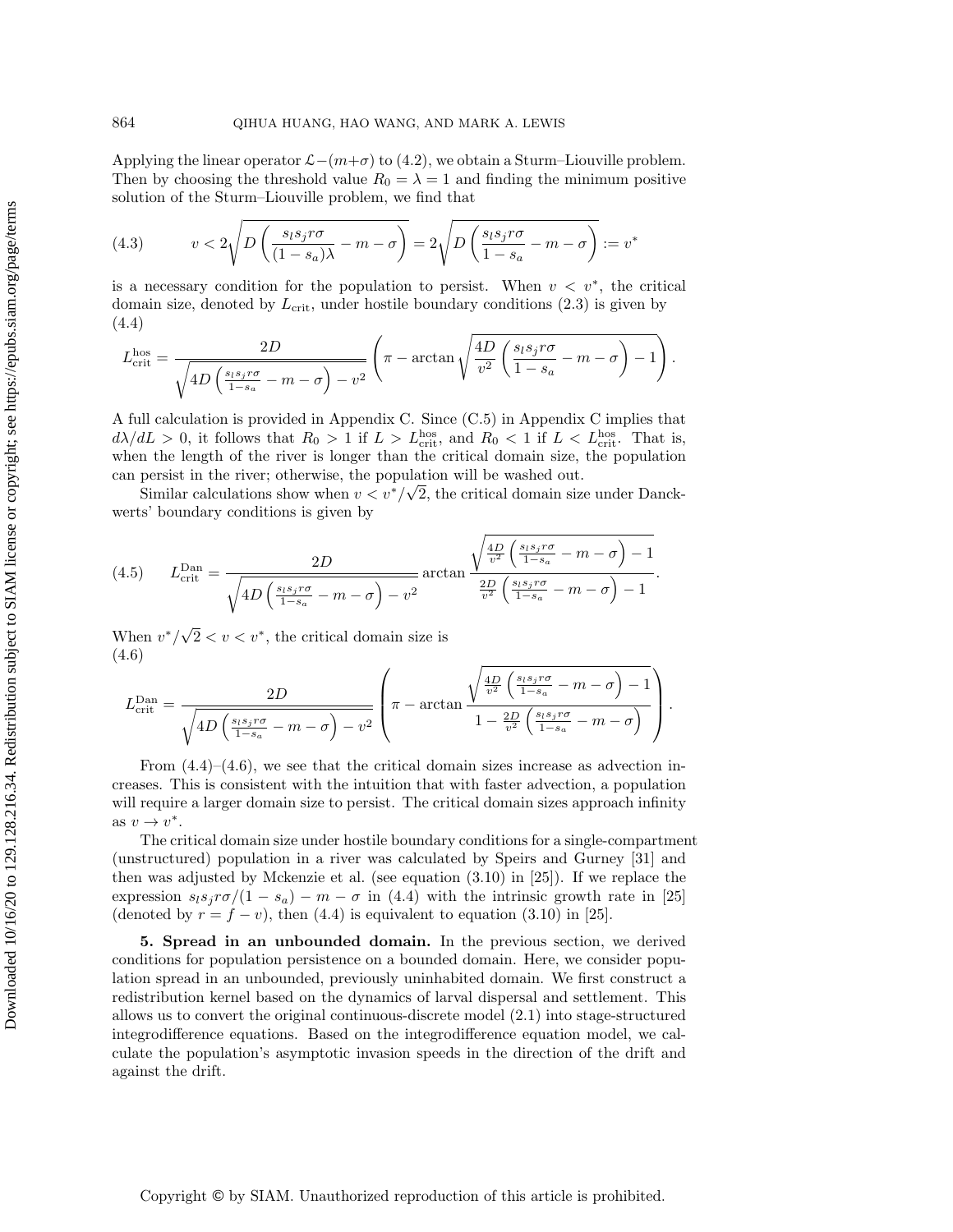<span id="page-11-6"></span>5.1. Redistribution kernel in an unbounded domain. We construct a redistribution kernel, denoted by  $K(x, y)$ , in an unbounded domain in this subsection.  $K(x, y)$  describes the probability that a larva, released at location y, will settle at location x, where  $x, y \in (-\infty, \infty)$ . We let  $y = 0$  and denote  $K(x, 0)$  by  $K(x)$  for convenience. We assume that  $D, v, m, \sigma$ , and h are constants and consider

<span id="page-11-0"></span>(5.1) 
$$
u_t = Du_{xx} - vu_x - (m + \sigma)u, \qquad x \in (-\infty, \infty), \quad t \in (0, \tau),
$$

$$
w_t = h\sigma u,
$$

subject to the initial conditions

<span id="page-11-3"></span>(5.2) 
$$
u(x, 0) = \delta(x)/h, \quad w(x, 0) = 0.
$$

Let  $K(x) = w(x, \tau)$ . Integrating the second equation of [\(5.1\)](#page-11-0) on [0,  $\tau$ ], we have  $K(x) = h\sigma \int_0^{\tau} u(x, t)dt$ . Thus, integrating the first equation of [\(5.1\)](#page-11-0) on [0,  $\tau$ ], we find that  $K(x)$  satisfies

<span id="page-11-1"></span>(5.3) 
$$
DK''(x) - vK'(x) - (m + \sigma)K(x) = u(x, \tau) - \delta(x)/h.
$$

Similar to Theorem [3.1,](#page-6-2) for simplicity, instead of using [\(5.3\)](#page-11-1) to compute the kernel  $K(x)$ , we consider an approximation of [\(5.3\)](#page-11-1), that is,

(5.4) 
$$
DK''(x) - vK'(x) - (m + \sigma)K(x) = -\delta(x)/h,
$$

with an error of solution that is uniformly bounded by  $[\exp(-\tau \min_{x \in [0,L]} \{m(x) +$  $\sigma(x)\})] \cdot \max_{x \in [0,L]} \{h(x)\}.$ 

Following steps similar to those in section 4.2 of [\[23\]](#page-26-15), we are able to derive an explicit expression for  $K(x)$ , which is given by

(5.5) 
$$
K(x) = \begin{cases} \alpha \exp{\{\gamma_1 x\}}, & x \le 0, \\ \alpha \exp{\{\gamma_2 x\}}, & x \ge 0, \end{cases}
$$

where

<span id="page-11-2"></span>
$$
\alpha = \frac{\sigma}{\sqrt{v^2 + 4D(m + \sigma)}}, \quad \gamma_{1,2} = \frac{v}{2D} \pm \sqrt{\left(\frac{v}{2D}\right)^2 + \frac{m + \sigma}{D}}.
$$

One can obtain an expression for  $K(x, y)$  by replacing 0 by y and x by  $x - y$  on the right side of [\(5.5\)](#page-11-2).

Actually, we are able to find an exact expression for the redistribution kernel  $K(x)$ by explicitly solving [\(5.1\)](#page-11-0)–[\(5.2\)](#page-11-3) (see Appendix [D](#page-24-1) for details). Noticing that the exact expression of  $K(x)$  ([\(D.3\)](#page-24-2) in Appendix [D\)](#page-24-1) is given by an integral with respect to t, we will use  $(5.5)$ , instead of  $(D.3)$ , to calculate spreading speeds in the next subsection.

**5.2. Spreading speed.** From the definition of the redistribution kernel  $K(x, y)$ , we see that in an unbounded domain, at the end of the dispersal stage, the settled larvae, reproduced by the adults with density  $A(x, n)$ , will be distributed according to

<span id="page-11-4"></span>(5.6) 
$$
w(x,\tau) = \int_{-\infty}^{\infty} r(y)A(y,n)K(x,y)dy, \quad -\infty < x < \infty.
$$

Substituting  $(5.6)$  into the third equation of  $(2.1)$ , we obtain the following stagestructured integrodifference equation model:

<span id="page-11-5"></span>(5.7) 
$$
J(x, n+1) = \varphi(x, n)s_l(x) \int_{-\infty}^{\infty} r(y)A(y, n)K(x, y)dy, \quad -\infty < x < \infty,
$$

$$
A(x, n+1) = \varphi(x, n)[s_j(x)J(x, n) + s_a(x)A(x, n)], \quad -\infty < x < \infty.
$$

Copyright © by SIAM. Unauthorized reproduction of this article is prohibited.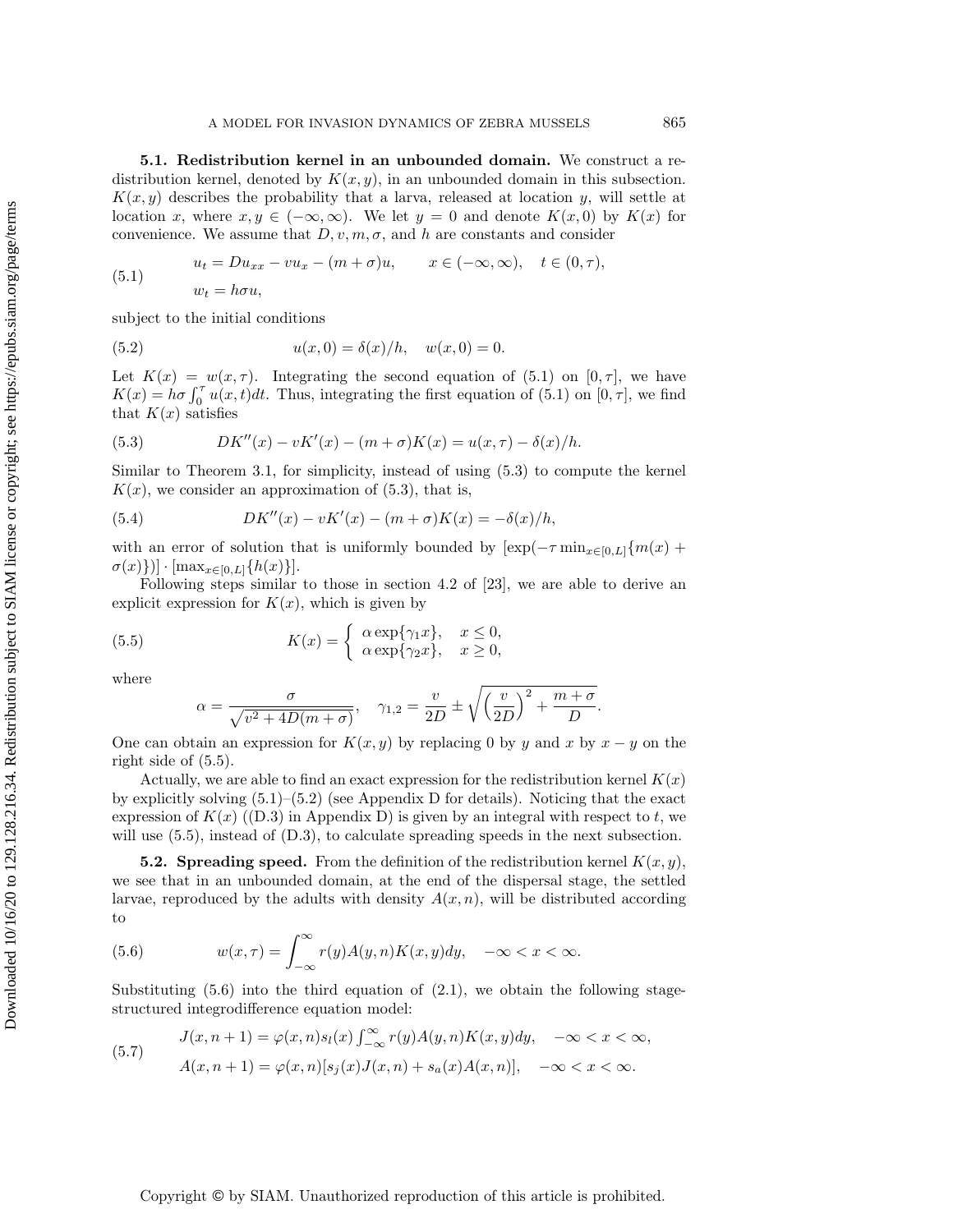The main purpose of this subsection is to calculate the upstream and downstream population spreading speeds based on model [\(5.7\)](#page-11-5). We assume that the environment is spatially homogeneous. This implies that the vital rates depend only on local population density and not explicitly on spatial location, and that the redistribution kernel depends only on relative distance  $x - y$ . With this assumption, let  $(J(x, n), A(x, n))^T = N(x, n)$ ; then according to the linear conjecture, the rate of spread of the population modeled by  $(5.7)$  is governed by its linearization near  $(0, 0)$ ,

<span id="page-12-0"></span>(5.8) 
$$
\mathbf{N}(x, n+1) = \int_{-\infty}^{\infty} [\mathbf{B} \circ \mathbf{K}(x-y)] \mathbf{N}(y, n) dy,
$$

where **B** is the projection matrix given by

(5.9) 
$$
\mathbf{B} = \begin{pmatrix} 0 & s_l r \\ s_j & s_a \end{pmatrix},
$$

 $\mathbf{K}(x-y)$  is the dispersal matrix given by

(5.10) 
$$
\mathbf{K}(x-y) = \begin{pmatrix} \delta(x-y) & K(x-y) \\ \delta(x-y) & \delta(x-y) \end{pmatrix},
$$

and symbol ∘ is the Hadamard product indicating element by element multiplication. If there is no dispersal during a given transition, the associated kernel is the Dirac delta function  $\delta(x-y)$ . That is, individuals stay where they are with probability one.

The spreading speed is the asymptotic velocity with which a locally introduced population eventually spreads spatially into the surrounding habitat. We take the approach of Neubert and Caswell [\[27\]](#page-26-16), based on the work of Liu [\[20\]](#page-26-17), and calculate the spreading speeds  $c_*$  as the minimum of a dispersion relation that relates traveling wave speed c to wave steepness  $\theta$  for the traveling wave solution to [\(5.8\)](#page-12-0). However, we extend this approach to account for the fact that spread in upstream and downstream directions will be at different speeds.

We first consider a fixed profile traveling downstream with some constant speed, c<sup>+</sup>. Thus, we assume a traveling wave solution of the form  $N(x, n+1) = N(x-c^+, n)$ . Plugging this into [\(5.8\)](#page-12-0), we have

<span id="page-12-2"></span>(5.11) 
$$
\mathbf{N}(x - c^+, n) = \int_{-\infty}^{\infty} [\mathbf{B} \circ \mathbf{K}(x - y)] \mathbf{N}(y, n) dy.
$$

We consider the exponential ansatz

(5.12) 
$$
\mathbf{N}(x,n) = \mathbf{\Psi}e^{-\theta x},
$$

where  $\theta > 0$  and  $\Psi$  is a vector that represents the population densities of the two stages at point  $x = 0$  in year n.

<span id="page-12-1"></span>Substituting  $(5.12)$  into  $(5.11)$ , we obtain

(5.13) 
$$
e^{\theta c^+ - \theta x} \Psi = \left[ \mathbf{B} \circ \int_{-\infty}^{\infty} \mathbf{K}(x - y) e^{-\theta y} dy \right] \Psi.
$$

Changing variables to  $\xi = x - y$  and x yields

(5.14) 
$$
e^{\theta c^+} \Psi = \left[ \mathbf{B} \circ \int_{-\infty}^{\infty} \mathbf{K}(\xi) e^{\theta \xi} d\xi \right] \Psi,
$$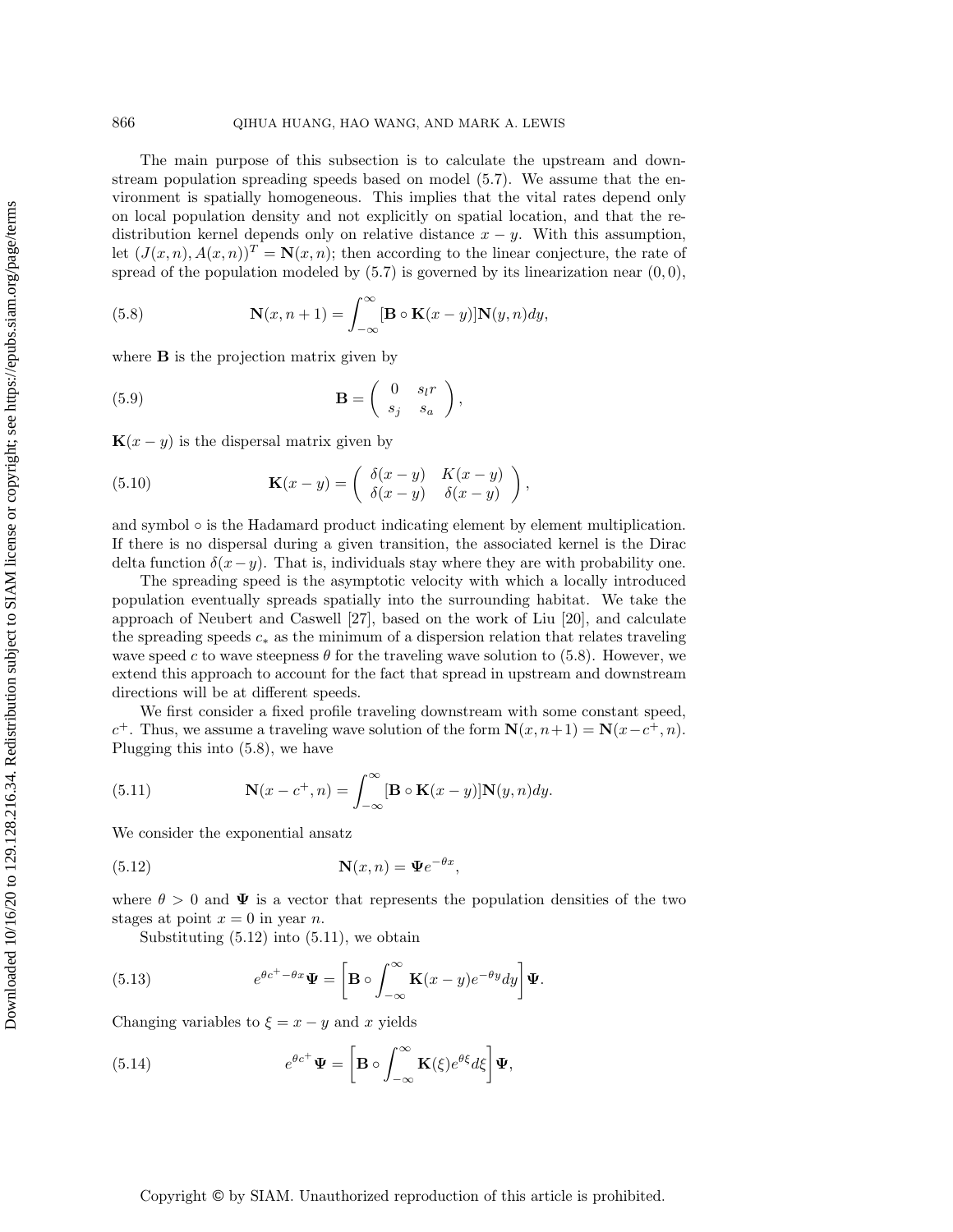where the matrix

$$
\mathbf{B}\circ\int_{-\infty}^{\infty}\mathbf{K}(\xi)e^{\theta\xi}d\xi=\left(\begin{array}{cc}0 & s_{l}rM(\theta) \\ s_{j} & s_{a} \end{array}\right):=\mathbf{H}(\theta),
$$

with  $M(\theta) = \int_{-\infty}^{\infty} K(\xi) e^{\theta \xi} d\xi$ , which is referred to as the moment-generating function of the redistribution kernel  $K(\xi)$ . Using the expression for  $K(\xi)$  (see [\(5.5\)](#page-11-2)), we find that when  $\gamma_2 + \theta < 0$  (i.e.,  $\theta < -\gamma_2 = \sqrt{(v/2D)^2 + (m+\sigma)/D} - v/(2D)$ ), the moment-generating function  $M(\theta)$  exists and is given by

$$
M(\theta) = \alpha \left[ \int_{-\infty}^{0} e^{(\gamma_1 + \theta)\xi} d\xi + \int_{0}^{\infty} e^{(\gamma_2 + \theta)\xi} d\xi \right] = \alpha \left( \frac{1}{\gamma_1 + \theta} - \frac{1}{\gamma_2 + \theta} \right).
$$

(Note that  $\gamma_1 + \theta$  is always positive.)

Therefore, if  $\theta < -\gamma_2$ , then applying the results from [\[27\]](#page-26-16), we find that the downstream traveling wave speed is given by

<span id="page-13-2"></span>(5.15) 
$$
c^+(\theta) = \frac{1}{\theta} \ln \rho[\mathbf{H}(\theta)] = \frac{1}{\theta} \ln \frac{s_a + \sqrt{s_a^2 + 4s_l s_j r M(\theta)}}{2},
$$

and thus the (asymptotic) downstream spreading speed is given by

<span id="page-13-0"></span>(5.16) 
$$
c_*^+ = \inf_{0 < \theta < -\gamma_2} \frac{1}{\theta} \ln \rho[\mathbf{H}(\theta)] = \inf_{0 < \theta < -\gamma_2} \frac{1}{\theta} \ln \frac{s_a + \sqrt{s_a^2 + 4s_l s_j r M(\theta)}}{2},
$$

where  $\rho[\cdot]$  denotes the dominate eigenvalue of the matrix  $\mathbf{H}(\theta)$ . We observe that  $c^+(\theta)$ approaches infinity as  $\theta \to 0^+$  and  $\theta \to (-\gamma_2)^-$ . Thus,  $c^+(\theta)$  attains a minimum on  $(0, -\gamma_2)$ . Setting the derivative of the function  $c^+(\theta)$  to zero, we get a critical point  $\theta_*^+$  such that  $c_*^+ = \frac{1}{\theta^+}$  $\frac{1}{\theta_*^+} \ln \rho [\mathbf{H}(\theta_*^+)]$ .

For the upstream traveling wave speed  $c^-$ , we consider the corresponding ansatz  $\mathbf{N}(x,n) = \mathbf{\Psi}e^{\theta x}$ , where  $\theta > 0$ . Accordingly, if  $\theta < \gamma_1$ , then the upstream traveling wave speed is given by

<span id="page-13-3"></span>(5.17) 
$$
c^{-}(\theta) = \frac{1}{\theta} \ln \rho [\mathbf{H}(-\theta)] = \frac{1}{\theta} \ln \frac{s_a + \sqrt{s_a^2 + 4s_l s_j r M(-\theta)}}{2},
$$

and the (asymptotic) upstream spreading speed is given by

<span id="page-13-1"></span>(5.18) 
$$
c_*^- = \inf_{0 < \theta < \gamma_1} \frac{1}{\theta} \ln \rho [\mathbf{H}(-\theta)] = \inf_{0 < \theta < \gamma_1} \frac{1}{\theta} \ln \frac{s_a + \sqrt{s_a^2 + 4s_l s_j r M(-\theta)}}{2}.
$$

Note that  $M(-\theta)$  exists when  $\theta < \gamma_1$ . Also, we are able to get a critical point  $\theta_*^$ such that  $c_*^- = \frac{1}{\theta^-}$  $\frac{1}{\theta_*^-} \ln \rho [\mathbf{H}(\theta_*^-)].$ 

In Appendix [E,](#page-24-3) we provide an alternative way to calculate the spreading speeds  $c^+_*$  and  $c^-_*$ , in which one does not have to take the infimum as in [\(5.16\)](#page-13-0) or [\(5.18\)](#page-13-1).

It is worth pointing out that in section [5.1,](#page-11-6) for simplicity we obtained the expression of redistribution kernel  $K(x)$  [\(5.5\)](#page-11-2) by letting  $u(x, \tau) = 0$ . Actually,  $u(x, \tau)$ , which represents the larval density in the drift at the end of breeding season, is extremely small, so  $(5.5)$  is a good approximation to the exact expression of  $K(x)$  ([\(D.3\)](#page-24-2) in Appendix [D\)](#page-24-1), and we expect that the spreading speeds we obtain in this section are good approximations to the exact spreading speeds. However, if we use the exact expression of  $K(x)$ , then it would be very difficult to show the existence of the moment-generating functions; hence we are unable to obtain the analytical expressions for spreading speeds.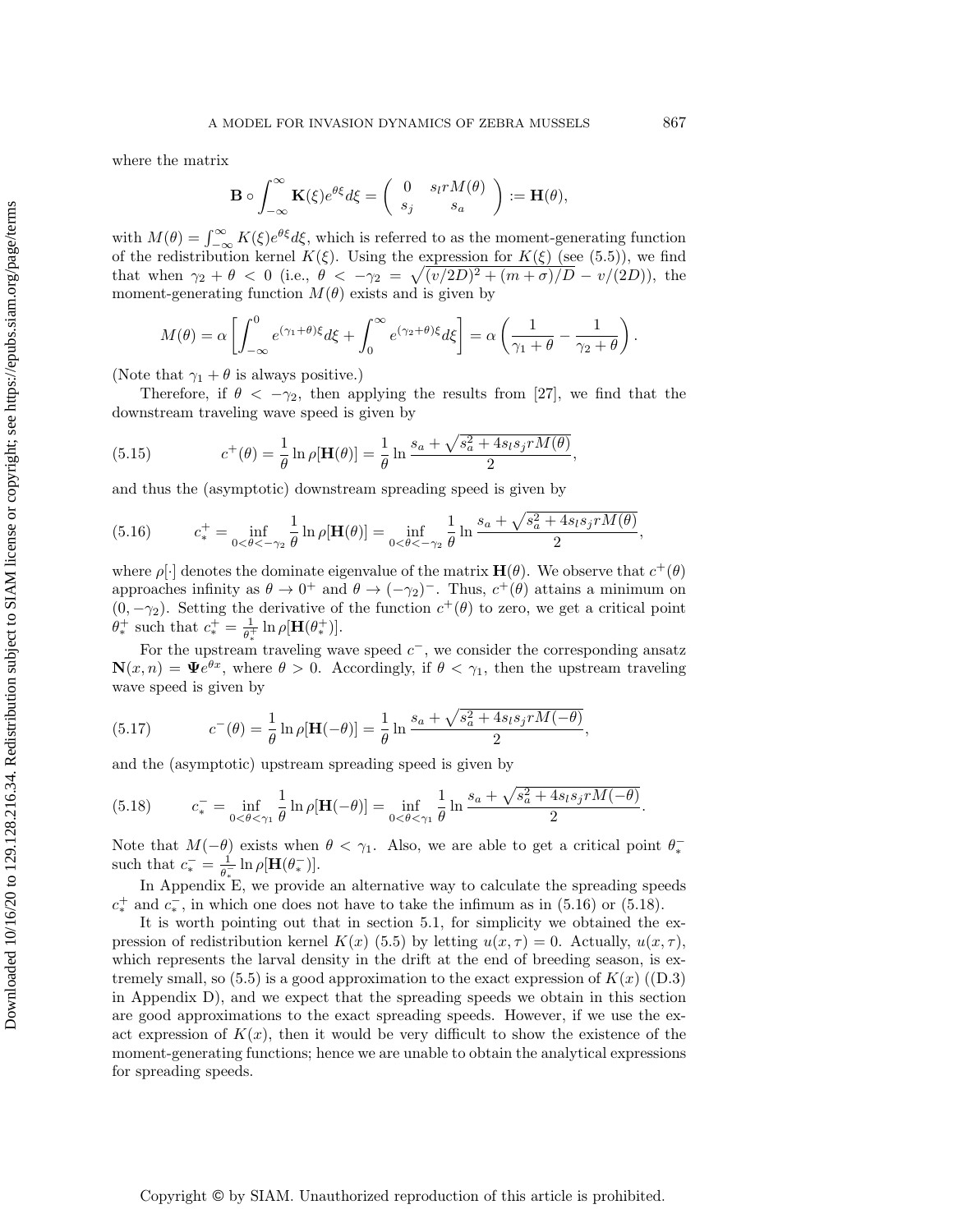## 868 QIHUA HUANG, HAO WANG, AND MARK A. LEWIS

<span id="page-14-0"></span>**6. Model parameterization.** We estimate the parameters for model  $(2.1)$ – [\(2.2\)](#page-4-0) by connecting model to experimental data in the literature (see section S3 in the supplemental material (M105782SupMat.pdf [\[local/](#page-0-0)[web](http://epubs.siam.org/doi/suppl/10.1137/16M1057826/suppl_file/M105782SupMat.pdf) 265KB]) for details). In particular, we consider the dependence of population survival rates and the growth of shell length on temperature. The results of model parameterization are then used to investigate how the temperature and water flow affect the long-term dynamics of zebra mussels in a river. Population survival rates are related to temperature T by the quadratic logistic regression (the estimated results for model parameters  $\tau$ ,  $m$ ,  $\sigma$ ,  $r$ , and  $D$  are listed in Table [6.1\)](#page-14-2)

<span id="page-14-3"></span>(6.1) 
$$
s_l(T) = s_j(T) = s_a(T) = \frac{\exp(b_0 + b_1 T + b_2 T^2)}{1 + \exp(b_0 + b_1 T + b_2 T^2)},
$$

plus our simplifying assumption that  $s_l(T) = s_j(T) = s_a(T)$ . We ignore the effect of temperature on larval length and choose  $\ell_l(T) = 2$  mm. We estimate that the average juvenile shell length is related to temperature  $T$  by

<span id="page-14-4"></span>(6.2) 
$$
\ell_j(T) = \frac{24.71 \exp(-8.89 + 0.66T - 0.02T^2)}{1 + \exp(-8.89 + 0.66T - 0.02T^2)},
$$

and the average adult shell length is related to temperature  $T$  by

<span id="page-14-2"></span>(6.3) 
$$
\ell_a(T) = \frac{31.92 \exp(-7.71 + 0.53T - 0.016T^2)}{1 + \exp(-7.71 + 0.53T - 0.016T^2)}.
$$

<span id="page-14-5"></span>TABLE  $6.1$ Some of the parameters in the model  $(2.1)$ – $(2.2)$ .

| Symbols  | Definitions                             | Estimated values             |
|----------|-----------------------------------------|------------------------------|
|          | longest dispersing time before settling | 30 days                      |
| m        | mortality rate of dispersing larvae     | $1.44/\text{day}$            |
| $\sigma$ | settling rate of dispersing larvae      | 0.00144/day                  |
|          | reproduction rate of adults             | $4218/\text{year}$           |
|          | diffusion coefficient                   | $0.4~{\rm m}^2/{\rm second}$ |

<span id="page-14-1"></span>7. Numerical results. In the previous section, we estimated all parameters, except the flow rate v, the water depth h, and the competition coefficient  $\beta$ , in the model  $(2.1)$ – $(2.2)$ . In this section, we use the results of model parameterization in section [6](#page-14-0) to study how the river flow, temperature, and boundary conditions affect the population persistence through numerical simulations. To do so, we first rescale the model  $(2.1)$ – $(2.2)$  into a new system. By doing so, we avoid having to estimate the parameter  $\beta$ , for which data are lacking. We rescale model  $(2.1)$ – $(2.2)$  by setting

$$
\tilde{u} = \beta \ell_a u, \quad \tilde{w} = \beta \ell_l w, \quad \tilde{J} = \beta \ell_j J, \quad \tilde{A} = \beta \ell_a A.
$$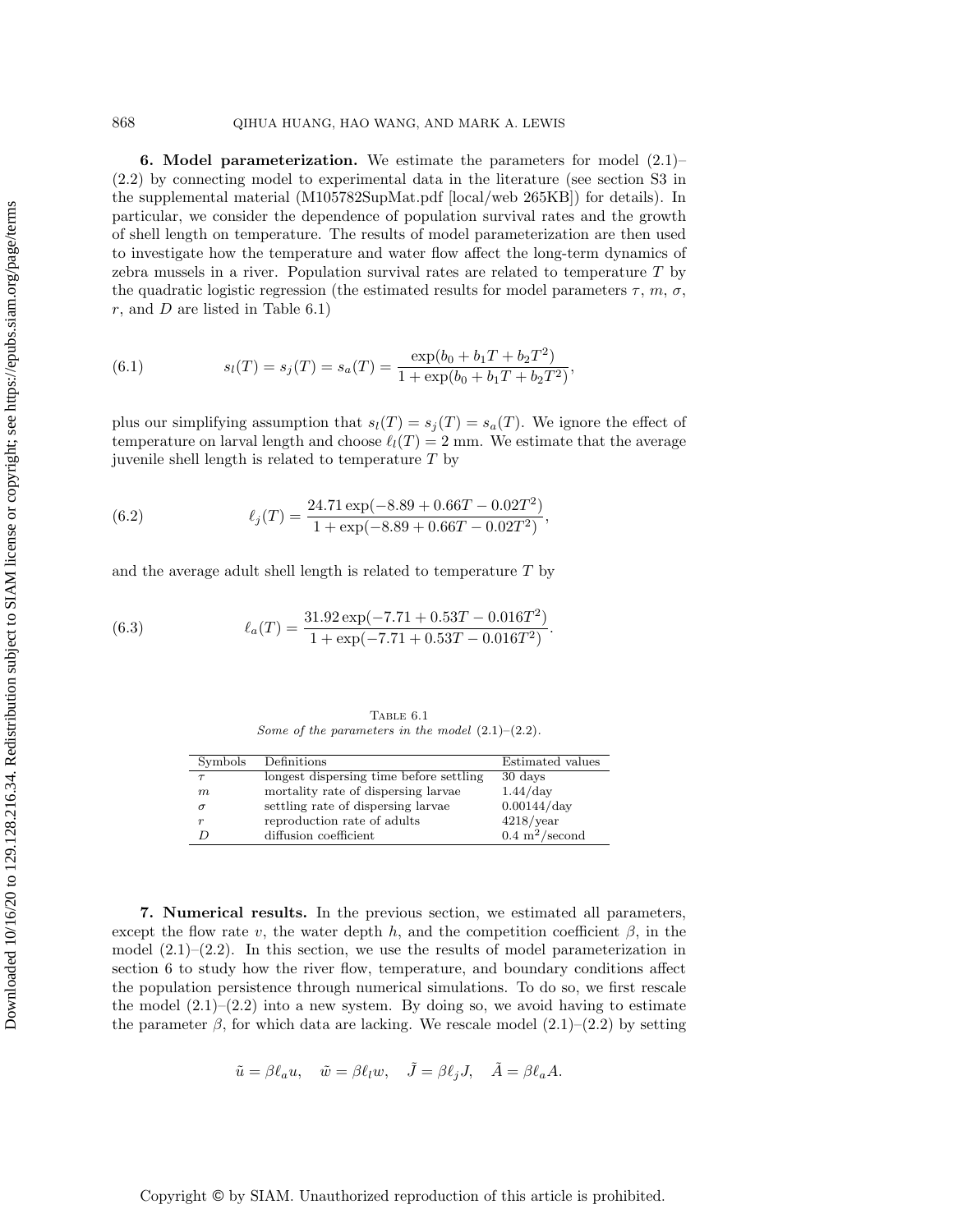We drop the tildes for convenience and assume that  $D, q, m, \sigma, h$  are constants, so that model  $(2.1)$ – $(2.2)$  becomes

<span id="page-15-0"></span>
$$
u_t = u_{xx} - vu_x - mu - \sigma u, \quad x \in (0, L), \quad t \in (0, \tau)
$$
  
\n
$$
w_t = h \sigma u \ell_l / \ell_a, \quad x \in (0, L), \quad t \in (0, \tau),
$$
  
\n
$$
J(x, n + 1) = \psi(x, n) s_l(x, T) w(x, \tau) \ell_j / \ell_l, \quad x \in (0, L),
$$
  
\n(7.1) 
$$
A(x, n + 1) = \psi(x, n) [s_j(x, T) J(x, n) \ell_a / \ell_j + s_a(x, T) A(x, n)], \quad x \in (0, L),
$$
  
\n
$$
\alpha_1 u(0, t) - \alpha_2 u_x(0, t) = 0, \quad \alpha_3 u(L, t) + \alpha_4 u_x(L, t) = 0, \quad t \in (0, \tau),
$$
  
\n
$$
u(x, 0) = r A(x, n) / h, \quad w(x, 0) = 0, \quad x \in (0, L),
$$
  
\n
$$
J(x, 0) = J^0(x), \quad A(x, 0) = A^0(x), \quad x \in (0, L),
$$

where

<span id="page-15-1"></span>(7.2) 
$$
\psi(x,n) = \frac{1}{1 + w(x,\tau) + J(x,n) + A(x,n)}
$$

Note that in the rescaled model  $(7.1)$ – $(7.2)$ , u has unit 1/area, and v, J, and A are nondimensional. Clearly, system  $(7.1)$ – $(7.2)$  has the same long-term dynamics as the original model  $(2.1)$ – $(2.2)$ . Thus, in what follows, we make numerical simulations based on system  $(7.1)$ – $(7.2)$  instead of model  $(2.1)$ – $(2.2)$ .

.

7.1. Model solutions, persistence, and washout. First we numerically solve the population model [\(7.1\)](#page-15-0)–[\(7.2\)](#page-15-1) by choosing the same temperature  $T = 15$ °C (the population survival rates can be calculated according to [\(6.1\)](#page-14-3), and the shell lengths can be calculated according to  $(6.2)$  and  $(6.3)$ ) but two different flow velocities (top row of Figure [7.1\)](#page-16-0). We assume that the population is initially introduced in the middle part of the river. The population distributions for the two cases at different time points are shown in the top row of Figure 1. To show the action of the next generation operator, we also numerically approximate  $R_0$  and its eigenfunction  $\phi(x)$ (bottom row of Figure [7.1\)](#page-16-0) using the collocation method presented in section S2 in the supplemental material (M105782SupMat.pdf [\[local/](#page-0-0)[web](http://epubs.siam.org/doi/suppl/10.1137/16M1057826/suppl_file/M105782SupMat.pdf) 265KB]). Figure [7.1](#page-16-0) indicates that the net reproductive rate  $R_0$  determines the eventual fate of the population: persistence  $(R_0 > 1)$  or washout  $(R_0 < 1)$ .

7.2. The effect of water flow on source-sink dynamics. Next we consider the source-sink regions in the river by computing  $R_{\delta}(x)$ . The results are presented in Figure [7.2](#page-17-0) for two different flow velocities. We compare  $R_{\delta}(x)$  for the population described by  $(7.1)$ – $(7.2)$  subject to hostile boundary conditions (left column of Figure [7.2\)](#page-17-0) and Danckwerts' boundary conditions (right column of Figure [7.2\)](#page-17-0). The dispersal described by the Green's function  $k(x, 0.5)$  is also shown for low and high flows (bottom row of Figure [7.2\)](#page-17-0). Comparing the solid and dashed lines for each type of boundary condition in Figure [7.2,](#page-17-0) we see that different flow velocities result in different source-sink regions and different dispersal kernels. More precisely,  $R_{\delta}(x)$ decreases with increasing flow velocity, which leads to decreased source regions (where  $R_\delta(x) > 1$ ) and increased sink regions (where  $R_\delta(x) < 1$ ). Moreover, increased flow velocity leads to decreased dispersal in the upstream direction but increased dispersal in the downstream direction. This indicates that larvae are easily washed downstream but hardly disperse upstream as the flow velocity increases.

Recall that under hostile boundary conditions, the larvae disappear from the river patch once they reach the downstream boundary, while under Danckwerts' boundary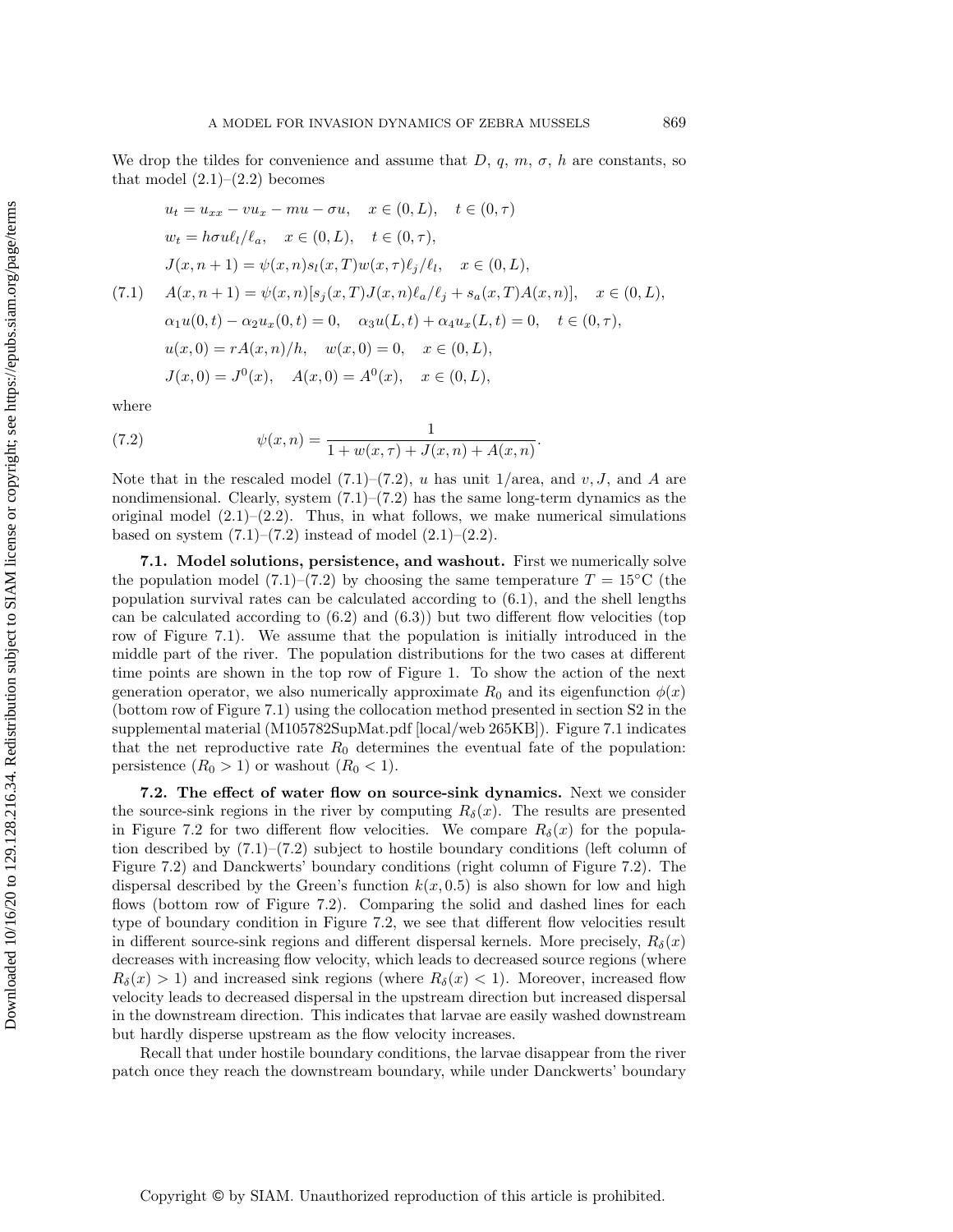<span id="page-16-0"></span>

FIG. 7.1. Top row: Numerical solutions of the population model  $(7.1)$ – $(7.2)$ . Bottom row: The long-term persistence is determined by the action of the next generation operator  $\Gamma$  on the dominant eigenfunction φ. The parameters:  $L = 1$  km,  $h = 2$  m,  $T = 15^{\circ}$ C. Depending on the flow velocity, the population either persists (left column: low flow) or is washed out (right column: high flow) over time.

conditions, larvae leave the river patch at the same rate as the advection takes them. This is shown by the first row of Figure [7.2.](#page-17-0) When the flow is low, the source-sink regions are very similar under different boundary conditions. However, when the flow velocity is high, the values of  $R_{\delta}(x)$  differ significantly under different boundary conditions, especially in the downstream regions. Sink regions under hostile boundary conditions may be source regions under Danckwerts' boundary conditions. This is because larvae are washed downstream more quickly with increasing flow; hence the downstream conditions play a more important role in determining whether larvae are able to settle down and produce enough offspring to the next generation.

7.3. The effect of interaction between temperature and river flow on  $\mathbb{R}_{\delta}$  and  $\mathbb{R}_{0}$ . According to the life cycle of zebra mussels, our population model [\(2.1\)](#page-3-0) assumes that river flow affects the larvae dispersal in the drift, and water temperature affects the survival and growth of settled larvae, juveniles, and adults on the benthos. To understand how the river flow and water temperature interact to influence the source-sink regions and  $R_0$ , we consider the average of  $R_\delta(x)$ , which can be calculated by  $\int_0^L R_\delta(x) dx/L := \overline{R_\delta(x)}$ , as a function of flow velocity (v) and temperature (T), and we plot the contour line on which  $\overline{R_\delta(x)} = 1$  (thin lines in Figure [7.3\)](#page-17-1). For the same range of  $v$  and  $T$ , we also calculate  $R_0$  and plot the contour lines on which  $R_0 = 1$  (thick lines in Figure [7.3\)](#page-17-1). Again, we consider two different boundary conditions: hostile boundary conditions (left panel of Figure [7.3\)](#page-17-1) and Danckwerts' boundary conditions (right panel of Figure [7.3\)](#page-17-1). As shown by Figure [7.3,](#page-17-1) the maximum flow speed permitting that  $R_\delta(x) > 1$  ( $R_0 > 1$ ) under hostile boundary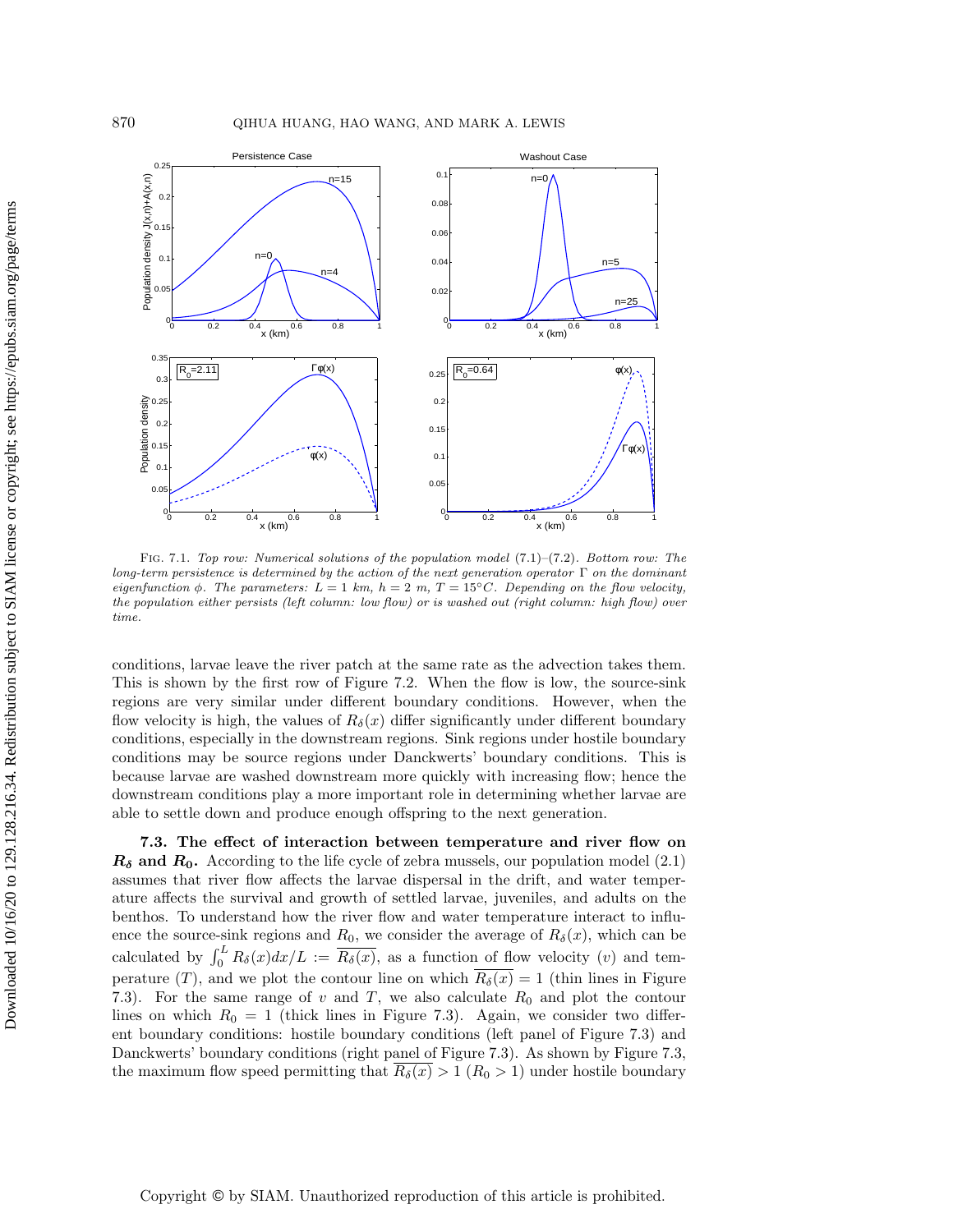<span id="page-17-0"></span>

FIG. 7.2. Source-sink regions described by  $R_{\delta}(x)$  (top row) and corresponding dispersal kernels  $k(x, 0.5)$  (bottom row) for different flow velocities and different boundary conditions. Left column: Hostile boundary conditions. Right column: Danckwerts' boundary conditions. The parameters:  $L=1\ km,\ h=2\ m,\ T=15^{\circ}C.$ 

<span id="page-17-1"></span>

FIG. 7.3. The average of  $R_\delta(x)$  for the entire river and  $R_0$  for a range of flow speeds and water temperatures under hostile boundary conditions (left panel) and Danckwerts' boundary conditions (right panel). Thin contour lines:  $R_{\delta}(x) = 1$ . Thick contour lines:  $R_0 = 1$ . The parameters:  $L=0.5\ km,\ h=2\ m.$ 

conditions is lower than the maximum flow speed permitting that  $\overline{R_\delta(x)} > 1$  ( $R_0 > 1$ ) under Danckwerts' boundary conditions.

As we mentioned earlier, as a measure of population persistence,  $R_{\delta}(x)$  does not inform us about the global persistence or extinction. From Figure [7.3,](#page-17-1) we see that it is possible to have  $R_0 > 1$  even when  $R_\delta(x) < 1$  (left panel of Figure [7.3\)](#page-17-1). It is also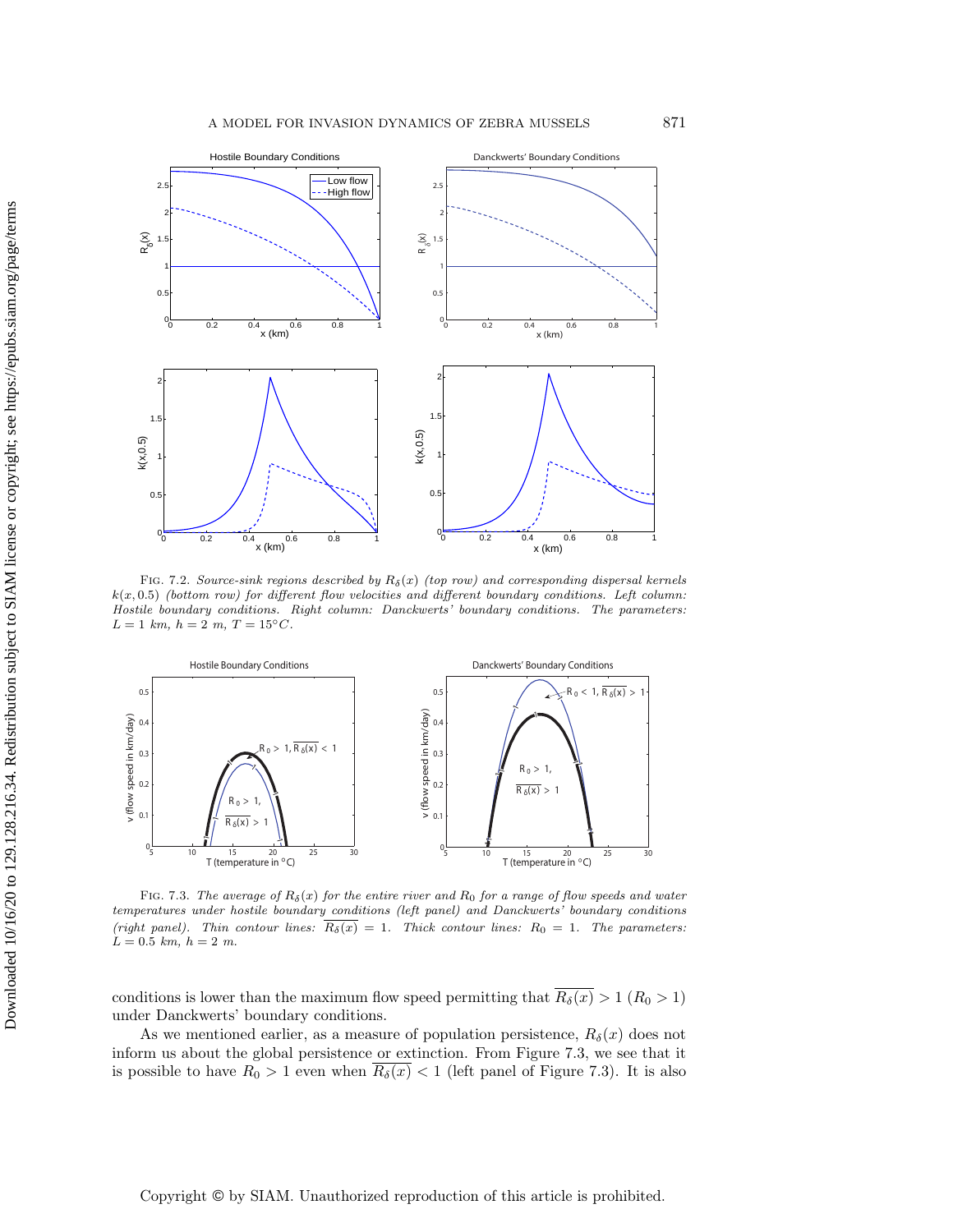<span id="page-18-0"></span>

Fig. 7.4. The total density of juveniles and adults in different years n. Left panel: The flow velocity is low, and the population spreads both upstream and downstream. Right panel: The flow velocity is high, and the population spreads only downstream and is washed out. The parameters:  $L = 400 \; km, \; h = 2 \; m, \; T = 10^{\circ} \, C.$ 

possible to have  $R_0 < 1$  even when  $R_\delta(x) > 1$  (right panel of Figure [7.3\)](#page-17-1). In other words, the population might or might not be able to successfully invade even if the majority of the domain is a source. Therefore, the mean values of  $R_\delta(x)$  cannot be used to determine the global persistence or extirpation of the population in a river.

We also choose a large river length  $L$  to make the same numerical simulations; the two different boundary conditions yield similar results. This indicates that boundary conditions play a less important role if the river length becomes larger.

7.4. The effect of flow on the population spread. To illustrate the effect of flow velocity on the population spread in a river, we show two possible outcomes in Figure [7.4.](#page-18-0) When the flow velocity is low, the population spreads in both directions with a bias downstream (left panel of Figure [7.4\)](#page-18-0). When flow velocity is high, the population spreads only downstream and is washed out eventually.

7.5. Connection between the upstream spreading speed and the critical domain size. If a population cannot spread upstream but is washed downstream, it will not persist. Hence, persistence and ability of upstream propagation should be closely connected. Figure [7.5](#page-19-0) shows the dependence of the upstream spreading speed  $(c_*^-)$ , the critical domain size for hostile boundary condition  $(L_{\text{crit}}^{\text{bos}})$ , and the critical domain size for Danckwerts' boundary conditions  $(L_{\text{crit}}^{\text{Dan}})$  on the flow velocity v. We see from Figure [7.5](#page-19-0) that the critical domain sizes are increasing functions of  $v$ , and that at the threshold value  $v = v^* \approx 1.81 \text{ km/day}$  (see [\(4.3\)](#page-10-3) for the expression of  $v^*$ ), the critical domain sizes become infinity. On the other hand, as  $v$  increases from zero to  $v^*$ , the upstream spreading speed  $c_*^-$  decreases until it reaches zero. That is, the threshold flow velocity that allows the population to persist on a finite domain is the same as the upper limit of flow rate that allows the population to spread upstream.

8. Discussion. While some species spread upstream in river environments, not all invasive species are successful in spreading upriver. Here the dynamics of unidirectional water flow in rivers play a role in determining invasion success. In this paper, we develop a hybrid continuous/discrete-time model to describe the dynamics of invasive freshwater mussels in rivers. In the model, a reaction-advection-diffusion equation coupled to an ordinary differential equation describes the larval dispersal in the drift and settling to the benthos, while two difference equations describe the population growth on the benthos. We applied the spatial model to understand the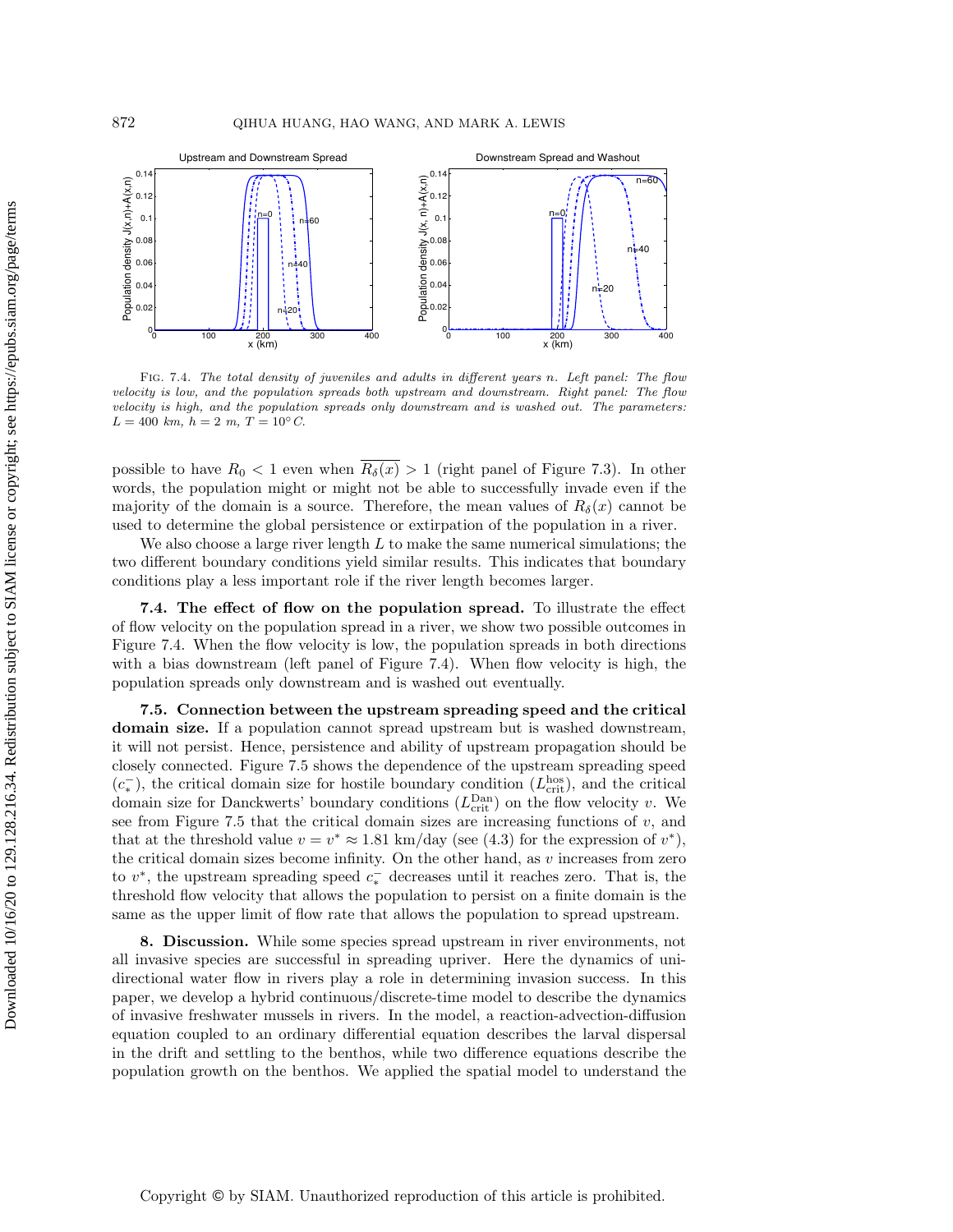<span id="page-19-0"></span>

Fig. 7.5. The dependence of critical domain size for hostile boundary conditions (thick solid curve), critical domain size for Danckwerts' boundary conditions (dashed curve), and the upstream spreading speed (thin solid curve) on flow velocity v. The parameters:  $T = 10\degree C$ ; other parameters, except v, are the same as those in Figure [7.1](#page-16-0).

interaction between population growth and dispersal, water temperature, and river flow in determining upstream invasion success of zebra mussels. Theoretically, we extended the three measures of population persistence,  $R_{\text{loc}}(x)$ ,  $R_{\delta}(x)$ , and  $R_0$ , which were defined for a single-compartment model in [\[25\]](#page-26-8), to our hybrid stage-structured model. These measures are related in the context of a next generation operator. We then found the critical domain size for the population to persist in a river by analyzing the next generation operator. According to the advection-diffusion-reaction equation in the model that governs the larval dispersal, we derived a dispersal kernel in an unbounded domain. Such a kernel allows us to consider a related model of integrodifference equations. We calculated the upstream and downstream spreading speeds of the population based on the integrodifference equation model. The spatial model was parameterized based on experimental data in the literature. In terms of the results of model parameterization, we analyzed the model numerically to determine conditions for persistence as a function of temperature and flow rate.

When we connected the model to experimental data via model parameterization, we assumed that settled larvae, juveniles, and adults have the same survival rates, because data are lacking. In practice, different stages of zebra mussels may have different sensitivities to temperature; therefore, more data are needed to yield more precise quantitative results. Furthermore, as we mentioned in the introduction, many other environmental variables such as turbidity, calcium concentration, and food source also affect the population survival and growth. Thus it may be appropriate to study how the other environmental factors affect the population persistence in a river if data are available.

Deep pools and shallows in a river are examples of heterogeneities that typically occur on shorter spatial scales than the whole stretch of a river. It would be interesting to further investigate how the heterogeneous landscapes affect the successful invasion of zebra mussels. We expect that river heterogeneity may yield a situation where zebra mussels can persist in rivers even when they cannot spread upstream.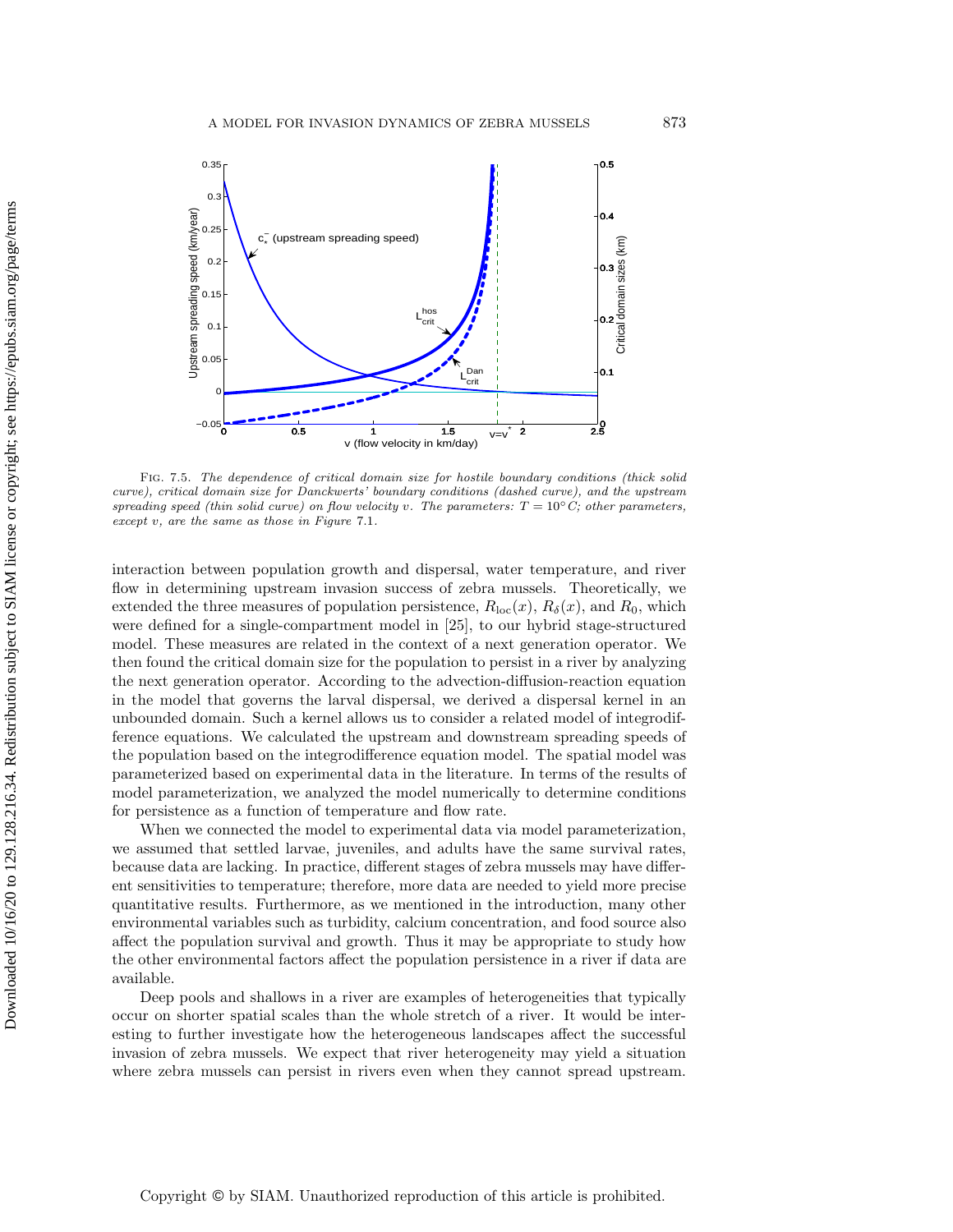In addition, it might be worth studying how the critical domain size for an invasive species (zebra mussel) depends on the river heterogeneity. This would extend the theory of critical domain size in [\[21\]](#page-26-10). In that paper, based on a single-compartment model, the authors analyzed the minimum length that supports a population by considering a spatially periodic pool-shallow river. Furthermore, the living conditions for an invasive species and the hydrodynamics environment in a river can vary seasonally. The theory developed here could be extended to more general models by including seasonal variations in population growth [\[13,](#page-25-10) [12\]](#page-25-11) and temporal variations of flow rate [\[11\]](#page-25-12).

The spatial model [\(2.1\)](#page-3-0) can also be used to describe the dynamics of other related invasive species, such as quagga mussel (Dreissena bugensis) in rivers. Quagga and zebra mussels possess similar morphologies, life cycles, and functional ecologies. In different types of water bodies, zebra and quagga mussels either coexist or one species excludes the other (reviewed by [\[15\]](#page-26-18) and [\[29\]](#page-26-19)). These cases suggest that patterns of relative dominance and competitive exclusion among these species may vary over space and time, presumably under the influence of environmental variables. A competition model given by a system of integrodifference equations has been developed to explain interactions of zebra and quagga mussel in lakes [\[17\]](#page-26-7), but the unidirectional flow conditions of rivers will increase dynamical complexity, which may permit weaker competitors but stronger dispersers to coexist in abundance at upstream locations [\[22\]](#page-26-20). As a future effort, we plan to extend our single-species model to a competition model that describes the competing dynamics of zebra and quagga mussels in rivers, assuming that larvae disperse in the drift, and that juveniles and adults compete for resources on the benthos. The model will then be used to understand how the interactions between flow rate and environmental factors impact the persistence, extinction, and competitive exclusion.

<span id="page-20-0"></span>Appendix A. Proof of Theorem [3.1.](#page-6-2) We take the dispersal kernel  $k(x, y)$ as the function  $w(x, \tau)$ , and  $w(x, t)$  is the second component of the solution of the system

(A.1) 
$$
u_t = \mathcal{L}u - m(x)u - \sigma(x)u,
$$

$$
w_t = h(x)\sigma(x)u,
$$

subject to the initial conditions

<span id="page-20-1"></span>
$$
u(x,0) = \delta(x-y)/h(x), \quad w(x,0) = 0,
$$

and the same boundary conditions as [\(2.1\)](#page-3-0). Thus, integrating the second equation of [\(A.1\)](#page-20-1), we obtain

<span id="page-20-2"></span>
$$
k(x,y) = w(x,\tau) = h(x)\sigma(x)\int_0^{\tau} u(x,t)dt := h(x)\sigma(x)\tilde{k}(x,y).
$$

For a fixed y, integrating the first equation of  $(A.1)$  on  $[0, \tau]$ , we have

(A.2) 
$$
u(x,\tau) - \frac{\delta(x-y)}{h(x)} = \int_0^{\tau} \left[\mathcal{L}u - m(x)u - \sigma(x)u\right] dt.
$$

Copyright © by SIAM. Unauthorized reproduction of this article is prohibited.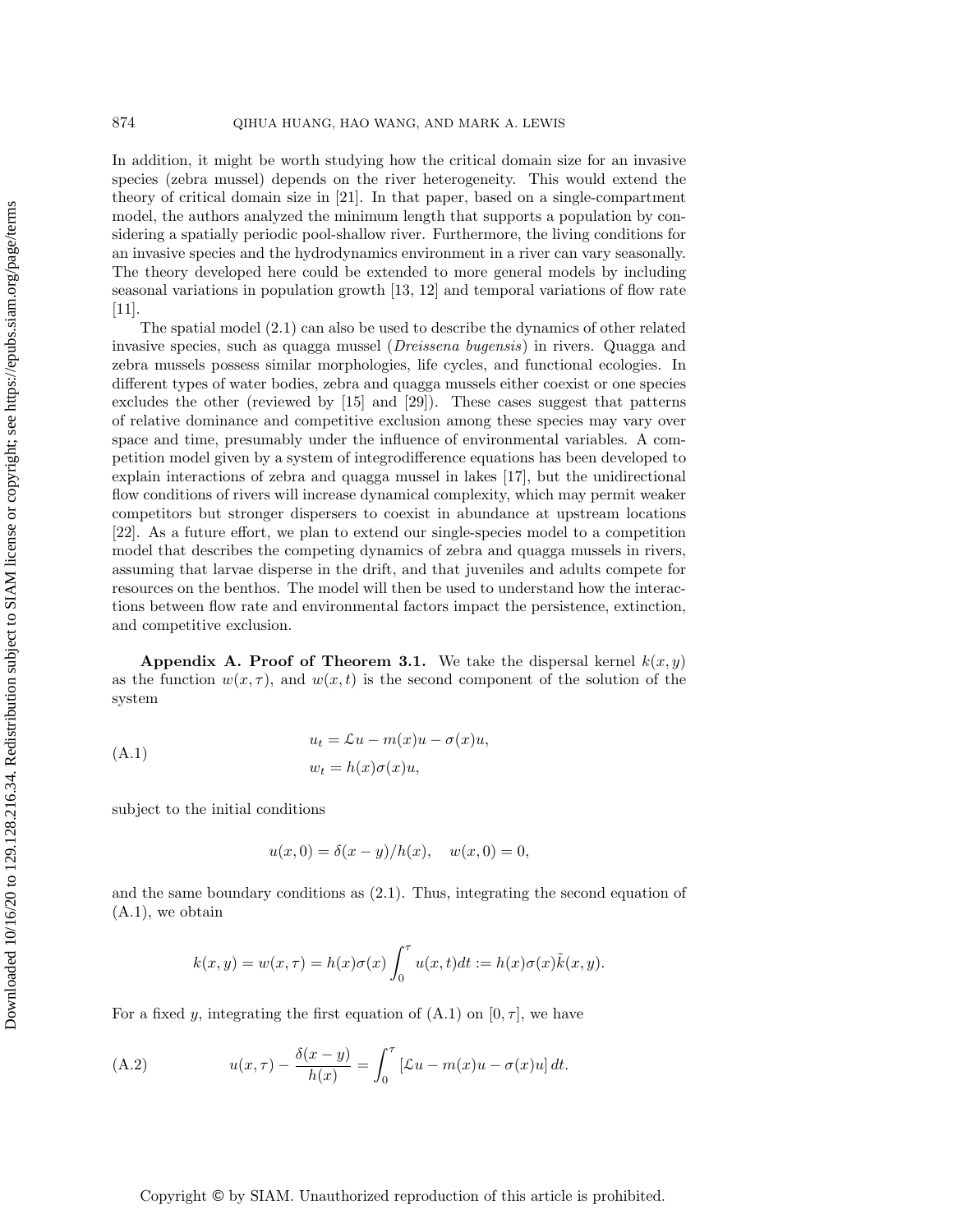Simple calculation gives

<span id="page-21-0"></span>
$$
\int_0^\tau [\mathcal{L}u - m(x)u - \sigma(x)u]dt
$$
\n
$$
= \frac{1}{q(x)} \frac{d}{dx} \left( D(x)q(x) \frac{d}{dx} \int_0^\tau u(x,t)dt \right) - \frac{Q}{q(x)} \frac{d}{dx} \int_0^\tau u(x,t)dt
$$
\n
$$
- (m(x) + \sigma(x)) \int_0^\tau u(x,t)dt
$$
\n
$$
= \mathcal{L}\tilde{k}(x,y) - [m(x) + \sigma(x)]\tilde{k}(x,y).
$$

A combination of [\(A.2\)](#page-20-2) and [\(A.3\)](#page-21-0) yields

(A.4) 
$$
\mathcal{L}\tilde{k}(x,y) - [m(x) + \sigma(x)]\tilde{k}(x,y) = u(x,\tau) - \delta(x-y)/h(x).
$$

To obtain boundary conditions, we integrate  $\alpha_1u(x,t)-\alpha_2u_x(x,t)$  on  $[0, \tau]$  to get

<span id="page-21-1"></span>
$$
\int_0^\tau [\alpha_1 u(x,t) - \alpha_2 u_x(x,t)]dt = \alpha_1 \tilde{k}(x,y) - \alpha_2 \tilde{k}'(x,y).
$$

Letting  $x = 0$  and using the first boundary condition in [\(2.1\)](#page-3-0), we obtain  $\alpha_1 \tilde{k}(0, y)$  –  $\alpha_2 \tilde{k}'(0, y) = 0$ . Similarly, we can obtain the second boundary condition  $\alpha_3 \tilde{k}(L, y)$  +  $\alpha_4 \tilde{k}'(L, y) = 0.$ 

We assume that  $\hat{k}(x, y)$  is a solution of [\(3.8\)](#page-6-3) and let  $\epsilon(x, y) = \hat{k}(x, y) - \hat{k}(x, y)$ . From the first equation of [\(A.1\)](#page-20-1), we see that  $u(x, \tau) \to 0$  as  $\tau \to \infty$ ; hence  $\epsilon \to 0$  as  $\tau \to \infty$ . To estimate  $\epsilon$  for a finite  $\tau$ , we define a linear operator with respect to x:

<span id="page-21-3"></span><span id="page-21-2"></span>
$$
\mathcal{M}_x := -h(x)\mathcal{L} + [m(x) + \sigma(x)]h(x).
$$

From [\(A.4\)](#page-21-1), we see that  $\tilde{k}(x, y)$  satisfies

(A.5) 
$$
\mathcal{M}_x \tilde{k}(x, y) = -h(x)u(x, \tau) + \delta(x - y),
$$

subject to the above-mentioned homogeneous boundary conditions. On the other hand, from [\(3.8\)](#page-6-3), we see that  $\hat{k}(x, y)$  satisfies

(A.6) M<sup>x</sup> ˆk(x, y) = δ(x − y),

subject to the same boundary conditions.

<span id="page-21-4"></span>Subtracting [\(A.6\)](#page-21-2) from [\(A.5\)](#page-21-3), we find that  $\epsilon(x, y)$  satisfies

$$
\mathcal{M}_x \epsilon(x, y) = -h(x)u(x, \tau),
$$

subject to the same boundary conditions. A combination of  $(A.6)$  and  $(A.7)$  yields

(A.8) 
$$
\epsilon(x,y) = \int_0^L h(z)u(z,\tau)\hat{k}(x-z,y)dz.
$$

For a finite  $\tau$ ,  $u(z, \tau)$  is the larval density at location z at the end of breeding season after a larva is reproduced at location  $x$  and then experiences dispersal, settlement, and death. If this initially introduced larva does not disperse, then its density at location  $x$  is governed by the decay equation

(A.9) 
$$
\tilde{u}_t = -m(x)\tilde{u} - \sigma(x)\tilde{u},
$$

$$
\tilde{u}(x,0) = 1.
$$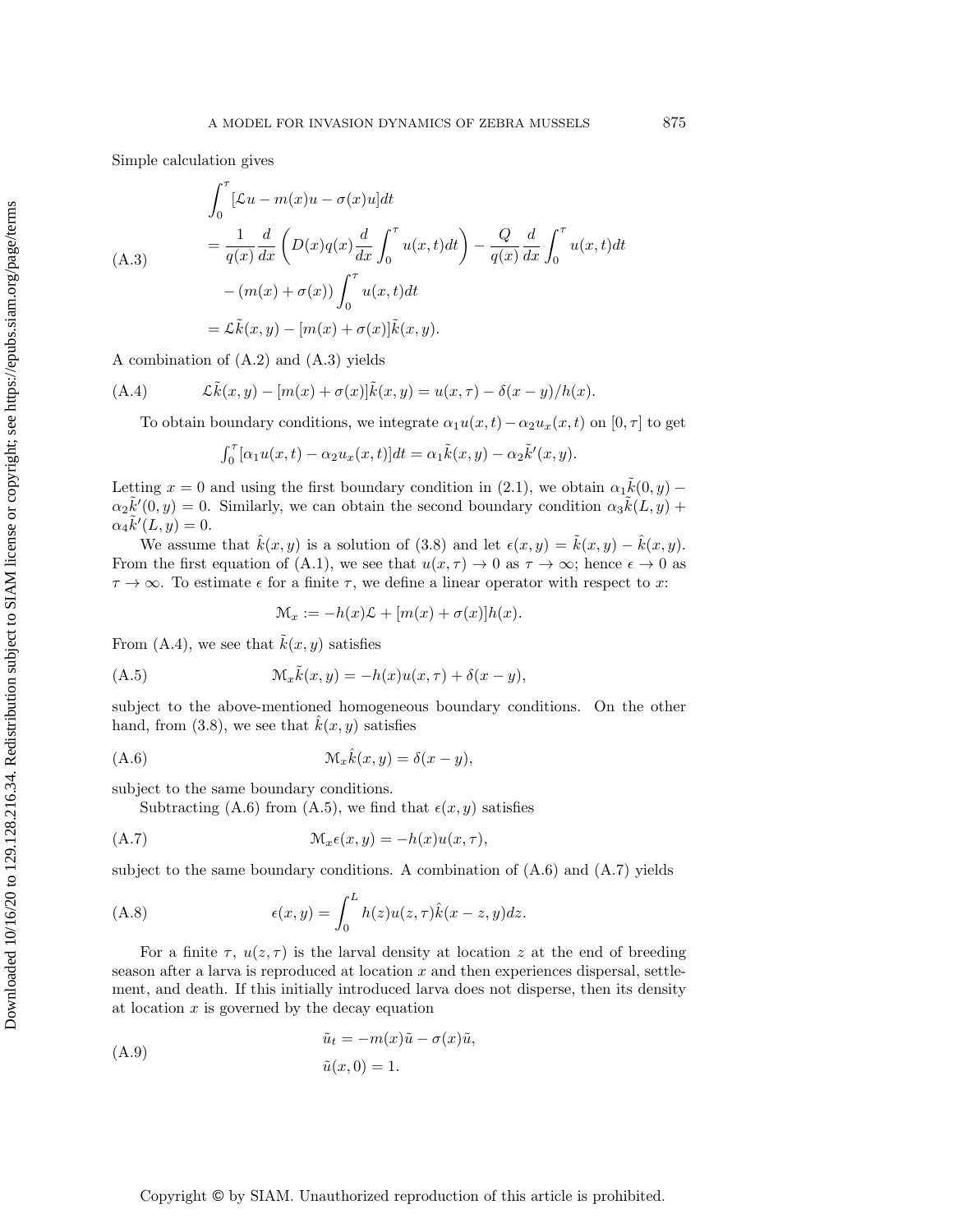Clearly, the solution of this equation satisfies  $\tilde{u}(x,t) \leq \exp(-t \min_{x \in [0,L]} \{m(x) +$  $\sigma(x)$ ). Thus, with dispersal, we have that  $u(z, \tau) \leq \exp(-\tau \min_{z \in [0,L]} \{m(z) + \sigma(z)\})$ for any  $z \in [0, L]$ . Noticing that  $\int_0^L \hat{k}(x - z, y) dy \le 1$ , we estimate that

$$
(A.10) \ |\epsilon(x,y)| \leq \max_{z \in [0,L]} \{h(z)u(z,\tau)\} \leq \max_{z \in [0,L]} \{h(z)\} \exp\left(-\tau \min_{z \in [0,L]} \{m(z)+\sigma(z)\}\right).
$$

<span id="page-22-0"></span>Appendix B. Green's function  $\hat{k}(x, y)$  in [\(3.8\)](#page-6-3). If the parameters  $q, D, m, \sigma$ , and  $h$  in the first two equations of model  $(2.1)$  are constants, then the Green's function in the ordinary boundary value problem [\(3.8\)](#page-6-3) is given by

(B.1) 
$$
\hat{k}(x,y) = \begin{cases} C_1(y)e^{\theta_1 x} + C_2(y)e^{\theta_2 x}, & x < y, \\ C_3(y)e^{\theta_1 x} + C_4(y)e^{\theta_2 x}, & x \ge y, \end{cases}
$$

where  $\theta_{1,2} = \left[ \nu \pm \sqrt{\nu^2 + 4D(m+\sigma)} \right] / (2D)$  (the flow velocity  $Q/q$  is denoted by v), and  $C_1(y), C_2(y), C_3(y)$ , and  $C_4(y)$  are constants depending on y. For hostile boundary conditions, we have that

$$
C_1(y) = \frac{\exp[-(\theta_1 + \theta_2)y][\exp(L\theta_2 + \theta_1y) - \exp(L\theta_1 + \theta_2y)](-v + D\theta_2)}{D(\theta_1 - \theta_2)[v \exp(L\theta_1) - v \exp(L\theta_2) + D \exp(L\theta_2)\theta_1 - D \exp(L\theta_1)\theta_2]},
$$
  
\n
$$
C_2(y) = \frac{\exp[-(\theta_1 + \theta_2)y][\exp(L\theta_2 + \theta_1y) - \exp(L\theta_1 + \theta_2y)](v - D\theta_1)}{D(\theta_1 - \theta_2)[v \exp(L\theta_1) - v \exp(L\theta_2) + D \exp(L\theta_2)\theta_1 - D \exp(L\theta_1)\theta_2]},
$$
  
\n
$$
C_3(y) = \frac{\exp[L\theta_2 - (\theta_1 + \theta_2)y][v \exp(\theta_1y) - v \exp(\theta_2y) + D \exp(\theta_2y)\theta_1 - D \exp(\theta_1y)\theta_2]}{D(-\theta_1 + \theta_2)[v \exp(L\theta_1) - v \exp(L\theta_2) + D \exp(L\theta_2)\theta_1 - D \exp(L\theta_1)\theta_2]},
$$

$$
C_4(y) = \frac{\exp[L\theta_1 - (\theta_1 + \theta_2)y] [-v \exp(\theta_1 y) + v \exp(\theta_2 y) - D \exp(\theta_2 y)\theta_1 + D \exp(\theta_1 y)\theta_2]}{D(\theta_1 - \theta_2)[-v \exp(L\theta_1) + v \exp(L\theta_2) - D \exp(L\theta_2)\theta_1 + D \exp(L\theta_1)\theta_2]}
$$

.

For Danckwerts' boundary conditions, we have that

$$
C_1(y) = \frac{\exp[-(\theta_1 + \theta_2)y](v - D\theta_2)] - \exp(L\theta_1 + \theta_2 y)\theta_1 + \exp(L\theta_2 + \theta_1 y)\theta_2]}{D(\theta_1 - \theta_2)[D(\exp(L\theta_1) - \exp(L\theta_2))\theta_1\theta_2 + v(-\exp(L\theta_1)\theta_1 + \exp(L\theta_2)\theta_2)]},
$$
  
\n
$$
C_2(y) = \frac{\exp[-(\theta_1 + \theta_2)y](v - D\theta_1)[\exp(L\theta_1 + \theta_2 y)\theta_1 - \exp(L\theta_2 + \theta_1 y)\theta_2]}{D(\theta_1 - \theta_2)[D(\exp(L\theta_1) - \exp(L\theta_2))\theta_1\theta_2 + v(-\exp(L\theta_1)\theta_1 + \exp(L\theta_2)\theta_2)]},
$$

$$
C_3(y)
$$

$$
=\frac{-\exp[L\theta_2-(\theta_1+\theta_2)y]\theta_2[-v\exp(\theta_1y)+v\exp(\theta_2y)-D\exp(\theta_2y)\theta_1+D\exp(\theta_1y)\theta_2]}{D(\theta_1-\theta_2)[D(\exp(L\theta_1)-\exp(L\theta_2))\theta_1\theta_2+v(-\exp(L\theta_1)\theta_1+\exp(L\theta_2)\theta_2)]},
$$
  

$$
C_4(y)
$$

$$
= \frac{-\exp[L\theta_1 - (\theta_1 + \theta_2)y]\theta_1[v\exp(\theta_1y) - v\exp(\theta_2y) + D\exp(\theta_2y)\theta_1 - D\exp(\theta_1y)\theta_2]}{D(\theta_1 - \theta_2)[D(\exp(L\theta_1) - \exp(L\theta_2))\theta_1\theta_2 + v(-\exp(L\theta_1)\theta_1 + \exp(L\theta_2)\theta_2)]}.
$$

<span id="page-22-1"></span>Appendix C. Calculation of critical domain size. Applying the linear operator  $\mathcal{L} - (m + \sigma)$  to [\(4.2\)](#page-9-2), we have

(C.1) 
$$
\frac{s_l s_j rh \sigma}{1 - s_a} \int_0^L A(y) [\mathcal{L}\hat{k}(x, y) - (m + \sigma)\hat{k}(x, y)] dy = \lambda [\mathcal{L}A(x) - (m + \sigma)A(x)].
$$

Using the first equation of [\(3.8\)](#page-6-3), we get

$$
A''(x) - \frac{v}{D}A'(x) + \left(\frac{s_l s_j r \sigma}{(1 - s_a) D \lambda} - \frac{m + \sigma}{D}\right) A(x) = 0, \quad x \in (0, L).
$$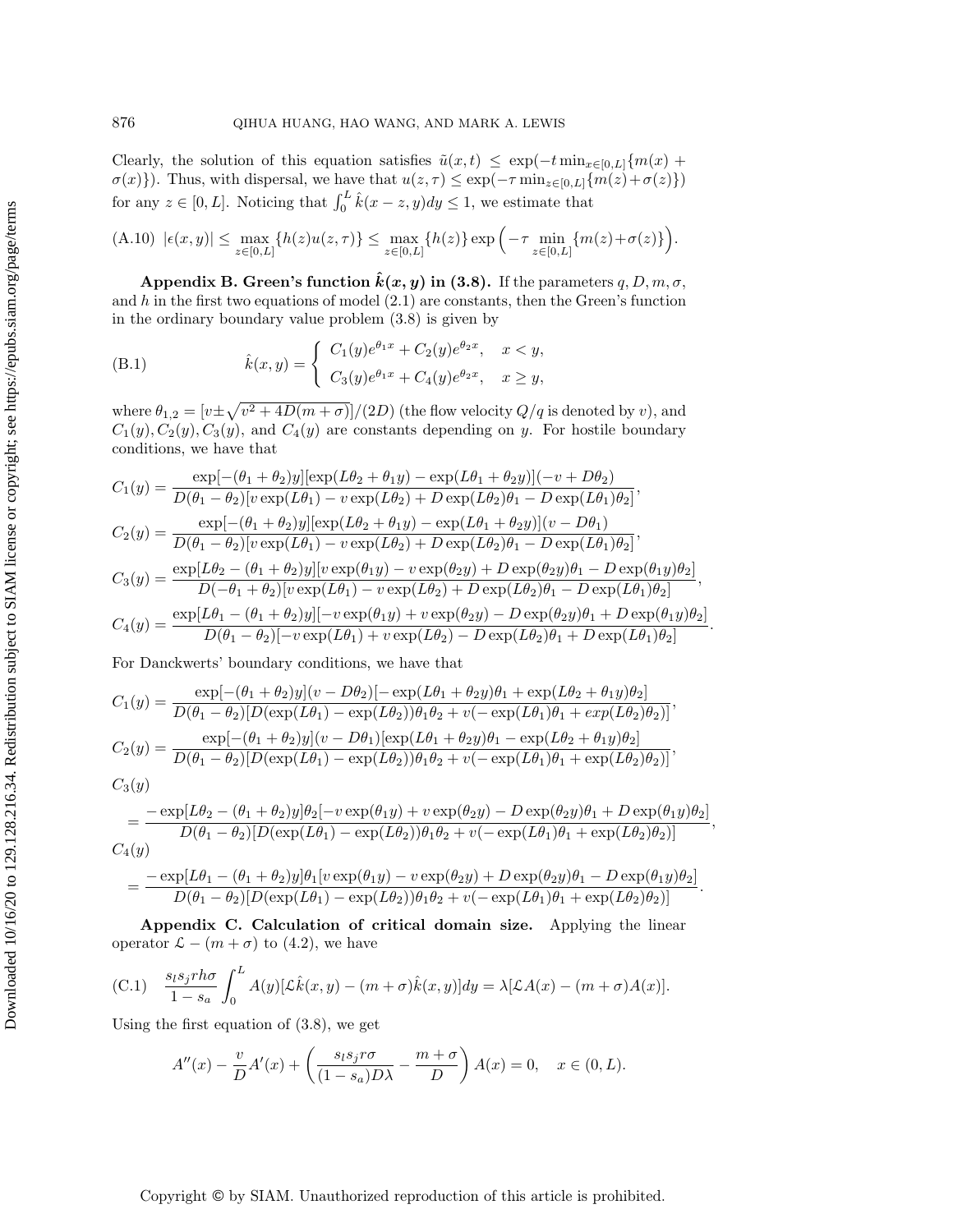When  $x = 0$ , by  $(4.2)$  and the second equation of  $(3.8)$ , we find

$$
\alpha_1 A(0) - \alpha_2 A'(0) = \frac{s_l s_j r h \sigma}{(1 - s_a)\lambda} \int_0^L A(y) [\alpha_1 \hat{k}(0, y) - \alpha_2 \hat{k}(0, y)] dy = 0.
$$

Similarly, using [\(4.2\)](#page-9-2) and the third equation of [\(3.8\)](#page-6-3), we can obtain that  $\alpha_3A(L)$  +  $\alpha_4 A'(L) = 0.$ 

We consider the following Sturm–Liouville problem under the hostile boundary condition:

<span id="page-23-0"></span>(C.2) 
$$
A''(x) - \frac{v}{D}A''(x) + \left(\frac{s_{l}s_{j}r\sigma}{(1-s_{a})D\lambda} - \frac{m+\sigma}{D}\right)A(x) = 0, \quad x \in (0, L),
$$

$$
vA(0) - DA'(0) = 0, \quad A(L) = 0.
$$

The characteristic equation for [\(C.2\)](#page-23-0) is

$$
r^{2} - \frac{v}{D}r + \left(\frac{s_{l}s_{j}r\sigma}{(1 - s_{a})D\lambda} - \frac{m + \sigma}{D}\right) = 0,
$$

with discriminant

<span id="page-23-1"></span>
$$
\Delta(\lambda) = \left(\frac{v}{D}\right)^2 - 4\left(\frac{s_l s_j r \sigma}{(1 - s_a) D \lambda} - \frac{m + \sigma}{D}\right).
$$

It is straightforward to show that [\(C.2\)](#page-23-0) has zero solution only when  $\Delta \geq 0$ . Thus, positive solutions of [\(C.2\)](#page-23-0) exist only when  $\Delta < 0$  or, equivalently, when

(C.3) 
$$
v < 2\sqrt{D\left(\frac{s_{l}s_{j}r\sigma}{(1-s_{a})\lambda}-m-\sigma\right)}.
$$

Notice that the population persistence in a domain of length  $L$  occurs when  $\lambda = R_0 \geq 1$ . If  $\lambda \geq 1$ , then  $s_l s_j r \sigma / ((1 - s_a) D \lambda) \leq s_l s_j r \sigma / ((1 - s_a) D)$ , in which case [\(C.3\)](#page-23-1) implies

$$
v < 2\sqrt{D\left(\frac{s_l s_j r \sigma}{(1-s_a)\lambda} - m - \sigma\right)} \le 2\sqrt{D\left(\frac{s_l s_j r \sigma}{1-s_a} - m - \sigma\right)} := v^*.
$$

If  $v > v^*$ , then either [\(C.2\)](#page-23-0) has no positive solution or a positive solution exists but  $\lambda$  < 1, which in either case implies that the zero solution is stable and the critical domain size does not exist. Thus  $v < v^*$  is a necessary condition for the population to persist. When  $v < v^*$ , [\(C.2\)](#page-23-0) has positive solutions taking the form

(C.4) 
$$
A(x) = \exp\left(\frac{v}{2D}x\right) \left[c_1 \cos\left(\frac{\sqrt{-\Delta(\lambda)}}{2}x\right) + c_2 \sin\left(\frac{\sqrt{-\Delta(\lambda)}}{2}x\right)\right],
$$

where the constants  $c_1$  and  $c_2$  are determined by the boundary conditions.

To match the left-hand boundary condition, we now require

$$
\frac{c_1}{c_2} = \frac{D}{v}\sqrt{-\Delta(\lambda)},
$$

while matching the right-hand condition requires

$$
\frac{c_1}{c_2} = -\tan\left(\frac{L}{2}\sqrt{-\Delta(\lambda)}\right).
$$

Copyright © by SIAM. Unauthorized reproduction of this article is prohibited.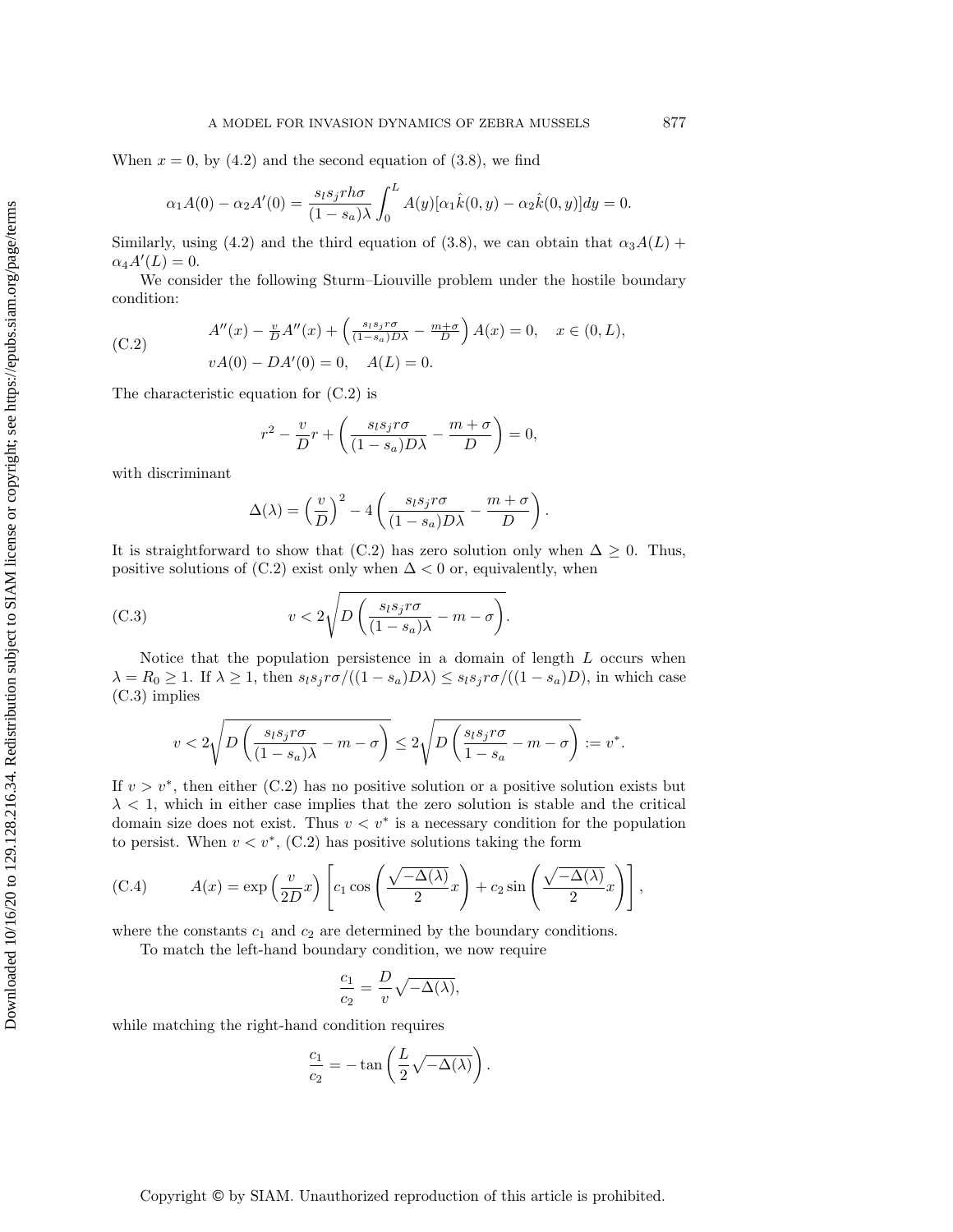A solution matching both boundary conditions thus requires

<span id="page-24-0"></span>(C.5) 
$$
\tan\left(\frac{L}{2}\sqrt{-\Delta(\lambda)}\right) = -\frac{D}{v}\sqrt{-\Delta(\lambda)}.
$$

Therefore, if  $v < v^*$ , then substituting  $\lambda = R_0 = 1$  into [\(C.5\)](#page-24-0), we can obtain the critical domain size  $L_{\text{crit}}^{\text{hos}}$  under hostile boundary condition [\(2.3\)](#page-4-1) as the minimum positive solution of [\(C.5\)](#page-24-0), which is given by

$$
L_{\rm crit}^{\rm hos} = \frac{2D}{\sqrt{4D\left(\frac{s_l s_j r \sigma}{1 - s_a} - m - \sigma\right) - v^2}} \left(\pi - \arctan\sqrt{\frac{4D}{v^2}\left(\frac{s_l s_j r \sigma}{1 - s_a} - m - \sigma\right) - 1}\right).
$$

<span id="page-24-1"></span>Appendix D. An exact expression for redistribution kernel  $K(x)$ . We first solve the equation

<span id="page-24-4"></span>(D.1) 
$$
u_t = Du_{xx} - vu_x - (m + \sigma)u, \qquad x \in (-\infty, \infty), \quad t \in (0, \tau),
$$

subject to the initial condition  $u(x, 0) = \delta(x - y)/h$ . A change of dependent variable to  $\hat{u}(x,t) = \exp\{(m+\sigma)t\}u(x,t)$  leads to an equation without the decay term, and a transformation of independent variables to  $\bar{t} = t$ ,  $\bar{x} = x - vt$  eliminates the advection term. Hence, the advection-diffusion-decay equation [\(D.1\)](#page-24-4) can be transformed into a single diffusion equation. The complete transformation is

<span id="page-24-5"></span>
$$
u(x,t) = \exp\left\{\frac{v}{4D}(2x - vt) - (m + \sigma)t\right\}\bar{u}(x,t),
$$

where  $\bar{u}(x, t)$  satisfies

$$
\bar{u}_t = D\bar{u}_{xx}.
$$

A fundamental solution of [\(D.2\)](#page-24-5) yields a fundamental solution of [\(D.1\)](#page-24-4),

$$
U(x,t) = \frac{1}{\sqrt{4\pi Dt}} \exp\left\{-\frac{x^2}{4Dt}\right\} \exp\left\{\frac{v}{4D}(2x - vt) - (m + \sigma)t\right\}.
$$

Using the initial condition  $u(x, 0) = \delta(x)/h$ , we obtain

$$
u(x,t) = \int_{-\infty}^{\infty} U(x-z,t) \frac{\delta(z)}{h} dz
$$
  
= 
$$
\frac{1}{h\sqrt{4\pi Dt}} \exp\left\{-\frac{x^2}{4Dt}\right\} \exp\left\{\frac{v}{4D}(2x-vt) - (m+\sigma)t\right\}.
$$

Thus, the redistribution kernel

<span id="page-24-2"></span>(D.3)  
\n
$$
K(x) = h\sigma \int_0^{\tau} u(x, t)dt
$$
\n
$$
= \frac{\sigma}{\sqrt{4\pi D}} \exp\left\{\frac{vx}{2D}\right\} \int_0^{\tau} \frac{1}{\sqrt{t}} \exp\left\{-\frac{x^2}{4Dt} - \left(\frac{v^2}{4D} + m + \sigma\right)t\right\} dt.
$$

<span id="page-24-3"></span>Appendix E. An alternative way to calculate spreading speeds. From  $(5.15)$ , we see that

<span id="page-24-6"></span>(E.1) 
$$
e^{\theta c^+} = \frac{s_a + \sqrt{s_a^2 + 4s_l s_j r M(\theta)}}{2}.
$$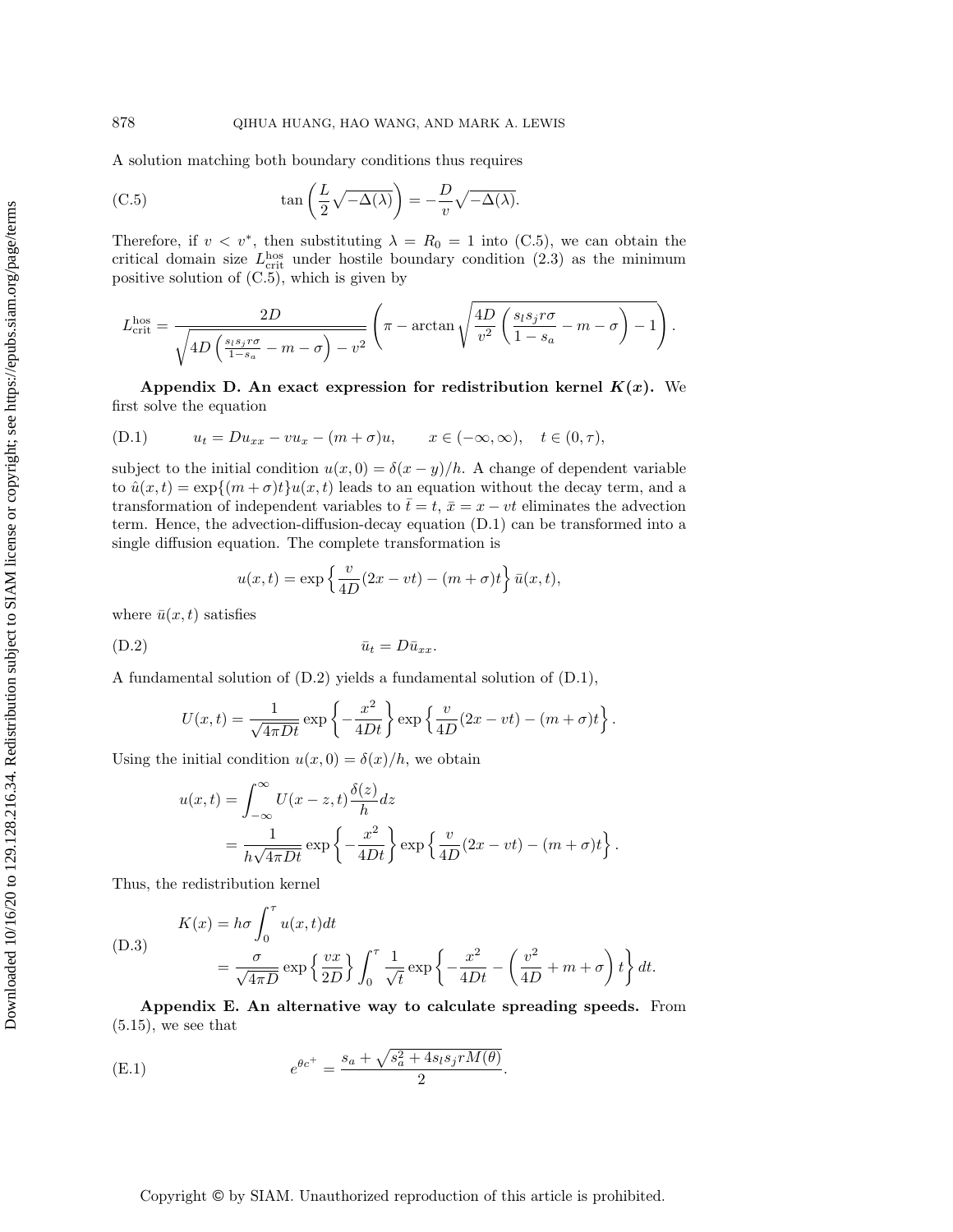We are interested in monotonic (rather than oscillatory) waves and real (rather than complex) roots  $\theta$ . Real roots emerges as a double root at the second-order contact that is given by differentiating [\(E.1\)](#page-24-6) with respect to  $\theta$  (see Appendix A in [\[16\]](#page-26-21)):

<span id="page-25-13"></span>(E.2) 
$$
c^+e^{\theta c^+} = \frac{s_l s_j r M'(\theta)}{\sqrt{s_a^2 + 4s_l s_j r M(\theta)}}.
$$

Dividing  $(E.2)$  by  $(E.1)$ , we have

<span id="page-25-14"></span>(E.3) 
$$
c^{+} = \frac{2s_{l}s_{j}rM'(\theta)}{s_{a}\sqrt{s_{a}^{2} + 4s_{l}s_{j}rM(\theta)} + s_{a}^{2} + 4s_{l}s_{j}rM(\theta)}.
$$

A combination of [\(E.1\)](#page-24-6) and [\(E.3\)](#page-25-14) leads to a parametric representation for  $\theta \in (0, -\gamma_2)$ . This representation will yield a downstream spreading speed  $c^*$ . Similarly, we can find  $c_*^-$  using [\(5.17\)](#page-13-3).

Acknowledgment. The authors are grateful to the anonymous referees for many insightful comments that helped improve the paper.

## REFERENCES

- <span id="page-25-2"></span>[1] D. L. ARNOTT AND M. J. VANNI, Nitrogen and phosphorus recycling by the zebra mussel ( Dreissena polymorpha) in the western basin of Lake Erie, Can. J. Fish. Aquat. Sci., 53 (1996), pp. 646–659, [https://doi.org/10.1139/f95-214.](https://doi.org/10.1139/f95-214)
- <span id="page-25-0"></span>[2] D. T. E. Bastviken, N. F. Caraco, and J. J. Cole, Experimental measurements of zebra mussel ( Dreissena polymorpha) impacts on phytoplankton community composition, Freshwater Biol., 39 (1998), pp. 375–386, [https://doi.org/10.1046/j.1365-2427.1998.00283.x.](https://doi.org/10.1046/j.1365-2427.1998.00283.x)
- <span id="page-25-4"></span>[3] A. J. Benson, Chronological history of zebra and quagga mussels (Dreissenidae) in North America, 1988-2010, in Quagga and Zebra Mussels: Biology, Impacts, and Control, 2nd ed., T. F. Nalepa and D. W. Schloesser, eds., CRC Press, Boca Raton, FL, 2013, pp. 9–31.
- <span id="page-25-9"></span>[4] F. CHATELIN, The spectral approximation of linear operators with applications to the computation of eigenelements of differential and integral operators, SIAM Rev., 23 (1981), pp. 495–522, [https://doi.org/10.1137/1023099.](https://doi.org/10.1137/1023099)
- <span id="page-25-7"></span>[5] J. M. Cushing and Y. Zhou, The net reproductive value and stability in matrix population models, Nat. Resour. Model., 8 (1994), pp. 297–333.
- <span id="page-25-1"></span>[6] D. W. Garton and W. R. Haag, Seasonal reproductive cycles and settlement patterns of Dreissena polymorpha in western Lake Erie, in Zebra Mussels: Biology, Impacts, and Control, T. F. Nalepa and D. W. Schloesser, eds., Lewis Publishers, Boca Raton, FL, 1993, pp. 111–128.
- <span id="page-25-8"></span>[7] R. Guenther and J. Lee, Partial Differential Equations of Mathematical Physics and Integral Equations, Dover, New York, 1996.
- <span id="page-25-5"></span>[8] T. G. HORVATH, G. A. LAMBERTI, D. M. LODGE, AND W. L. PERRY, Zebra mussel dispersal in lake-stream systems: Source-sink dynamics?, J. N. Am. Benthol. Soc., 15 (1996), pp. 564–575, [https://doi.org/10.2307/1467807.](https://doi.org/10.2307/1467807)
- <span id="page-25-6"></span>[9] Q. HUANG, H. WANG, A. RICCIARDI, AND M. A. LEWIS, Temperature- and turbidity-dependent competitive interactions between invasive freshwater mussels, Bull. Math. Biol., 78 (2016), pp. 353–380, [https://doi.org/10.1007/s11538-016-0146-4.](https://doi.org/10.1007/s11538-016-0146-4)
- <span id="page-25-3"></span>[10] H. A. Jenner and J. P. M. Janssen-Mommen, Monitoring and control of Dreissena polymorpha and other macrofouling bivalves in The Netherlands, in Zebra Mussels: Biology, Impacts, and Control, T. F. Nalepa and D. W. Schloesser, eds., Lewis Publishers, Boca Raton, FL, 1993, pp. 537–554.
- <span id="page-25-12"></span>[11] Y. Jin, F. M. Hilker, P. M. Steffler, and M. A. Lewis, Seasonal invasion dynamics in a spatially heterogeneous river with fluctuating flows, Bull. Math. Biol., 76 (2014), pp. 1522–1565, [https://doi.org/10.1007/s11538-014-9957-3.](https://doi.org/10.1007/s11538-014-9957-3)
- <span id="page-25-11"></span>[12] Y. JIN AND M. A. LEWIS, Seasonal influences on population spread and persistence in streams: Critical domain size, SIAM J. Appl. Math., 71 (2011), pp. 1241–1262, [https://doi.org/10.](https://doi.org/10.1137/100788033) [1137/100788033.](https://doi.org/10.1137/100788033)
- <span id="page-25-10"></span>[13] Y. Jin and M. A. Lewis, Seasonal influences on population spread and persistence in streams: Spreading speeds, J. Math. Biol., 65 (2012), pp. 403–439, [https://doi.org/10.](https://doi.org/10.1007/s00285-011-0465-x) [1007/s00285-011-0465-x.](https://doi.org/10.1007/s00285-011-0465-x)

Copyright © by SIAM. Unauthorized reproduction of this article is prohibited.